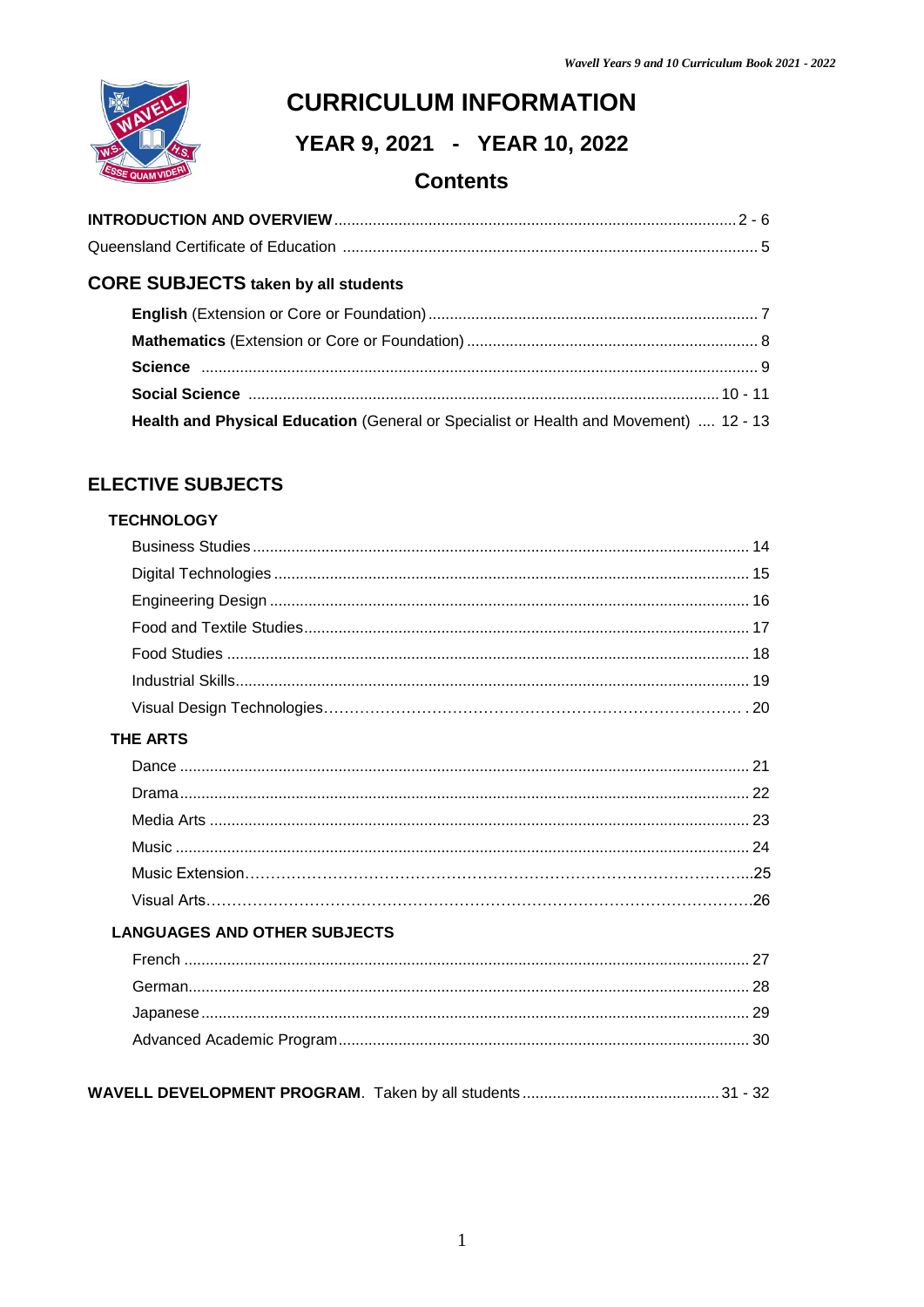### **INTRODUCTION AND OVERVIEW**

Years 9 and 10 provide students with opportunities to develop their knowledge of core subjects while also pursuing studies in areas of particular interest.

**Students in Year 9 in 2021 will take eight subjects, including three elective subjects. In Year 10 in 2022, students will take six subjects, including two elective subjects.** In 2016 the Australian Curriculum was implemented in all learning areas.

**The subjects to be taken by Year 9 students in 2021 are set out in the following diagram:**



**as one of their three electives.** 

English and Mathematics will be allocated three 70 minute lessons per week. All other subjects will have two 70 minute lessons per week. One lesson per week will be allocated to Sport and another lesson to Assembly and Wavell Development Program (a half lesson for each). Details of all these subjects are outlined in this book.

It should be noted that the establishment of a class in any subject is dependent on an adequate number of students wishing to study the subject. The number of teachers appointed to the school is dependent on total school enrolments, and the staffing scale assumes that all subject classes will have reasonable numbers of students. While the school has a certain amount of flexibility in forming classes, it is not feasible to create a large number of very small classes. Students and parents will be advised if it is not feasible for a class to be provided in a particular subject. Every effort will then be made to provide reasonable alternatives for students affected by this.

**\*Health and Physical Education** will be offered in several strands, including the general course, as well as Health and Movement and courses specialising in Netball and Rugby League.

**\*\*Enrolment in Dance is by satisfactory audition.**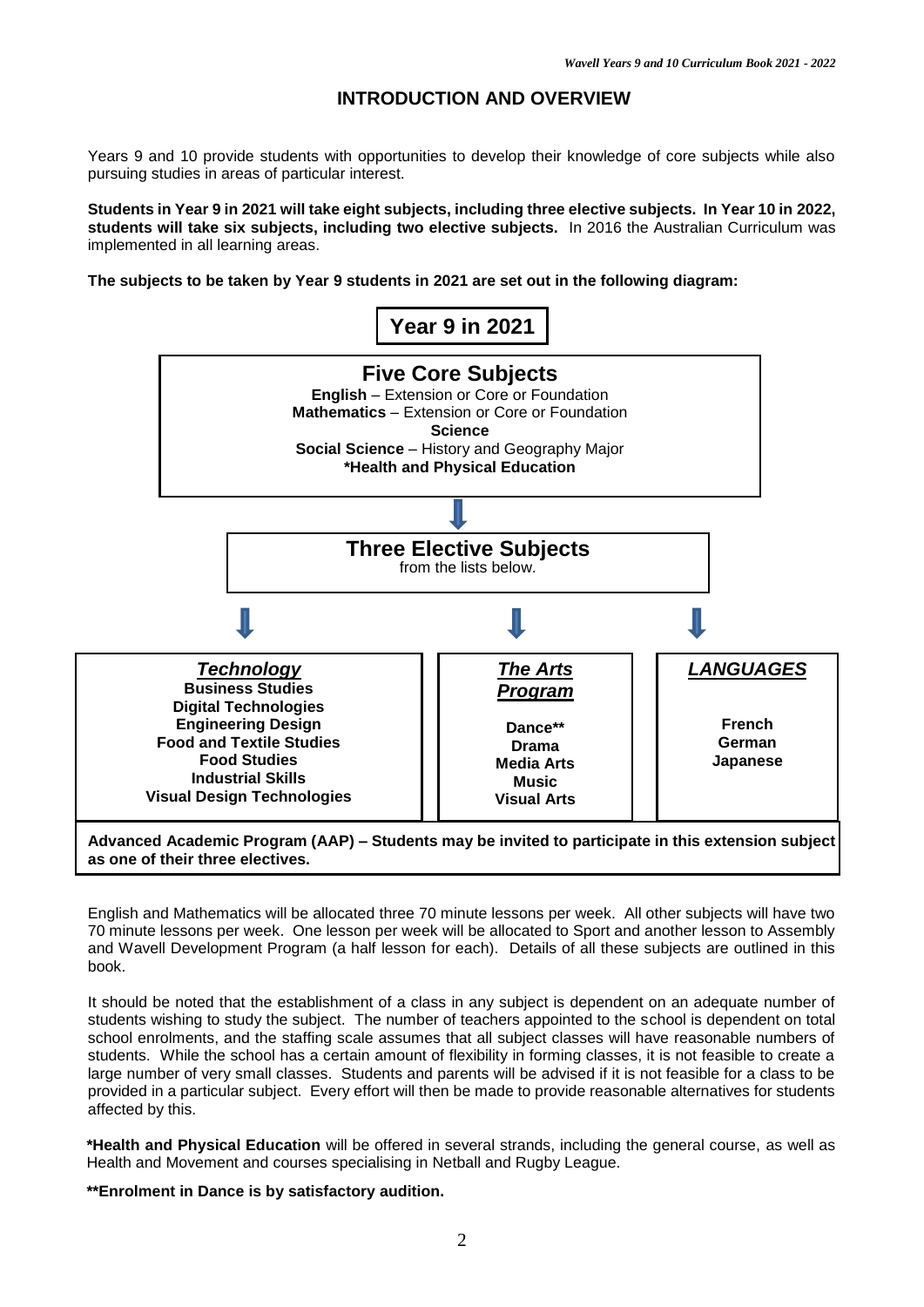### **In Year 10 in 2022, students will have two options:**

- *Either:* **continue studying** *ANY TWO* **of their Year 9 elective subjects** and finalise study in Health and Physical Education and *one* of their Year 9 electives.
- *Or* **continue studying Health and Physical Education and** *ANY ONE* **of their Year 9 elective subjects** and finalise study in *two* of their Year 9 electives.

**Students will** *not* **be able to choose new electives in Year 10** as these subjects are a minimum of two year courses of study.

**The subjects to be taken by Year 10 students in 2022 are set out in the following diagram:**



All six subjects will each be allocated three 70 minute lessons per week. As in Year 9, students will have one lesson of Sport each week and one lesson will be allocated to Assembly and Wavell Development Program (a half lesson for each).

#### **Subject Selection Process for students entering Year 9**

- 1. A member of the Administration team speaks to Year 8 students about the subject selection process.
- 2. The Guidance Officer is available for consultation.
- 3. Heads of Department organise talks about each Year 9 subject.
- 4. Curriculum Information book is issued.
- 5. Parent Information Evening is held and Subject Selection details are distributed.
- 6. Subject Selections are submitted online through a student's OneSchool account.
- 7. Heads of Department consult with students who appear to have made unwise choices.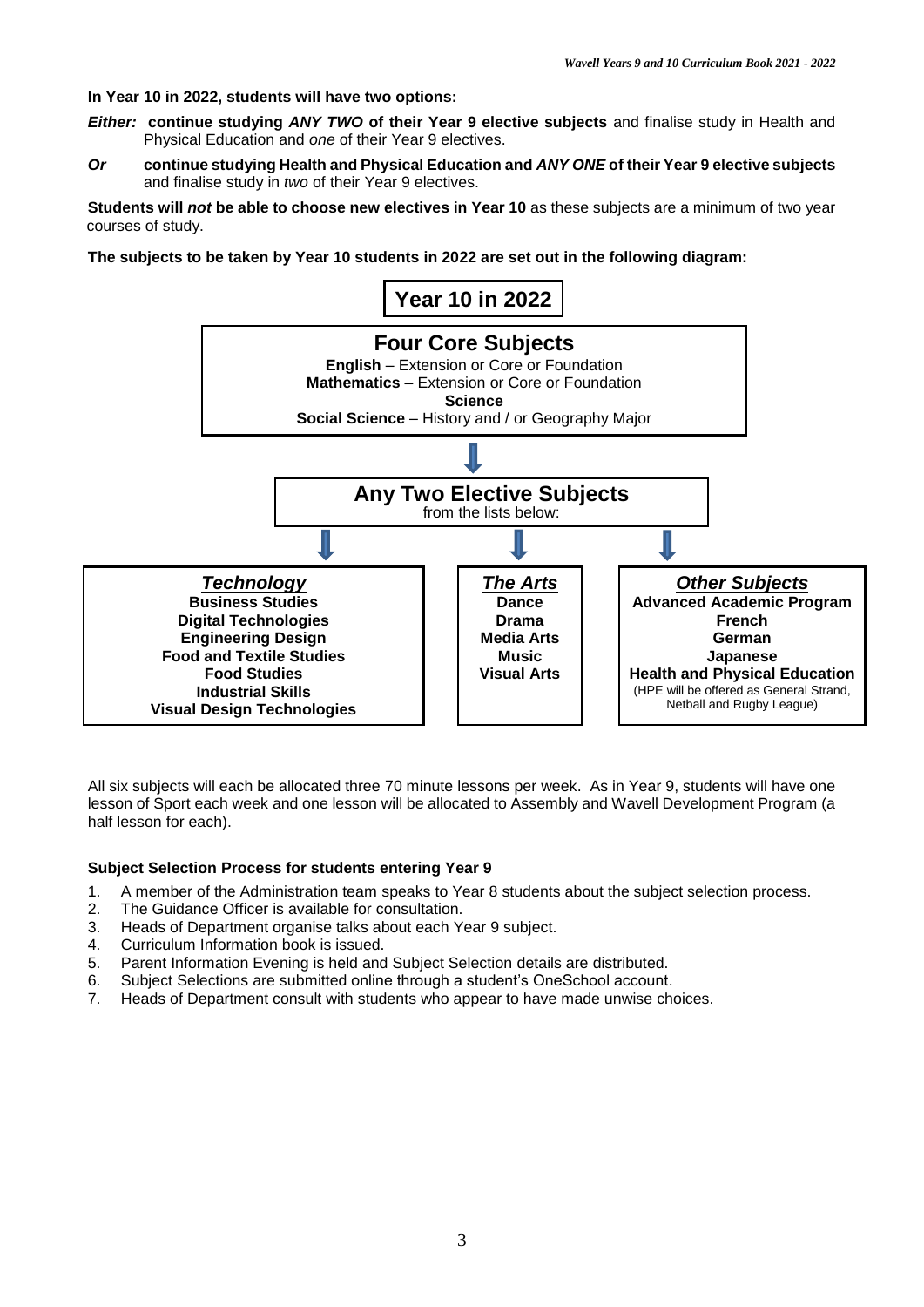# **CHOOSING SUBJECTS FOR YEARS 9 AND 10**

Year 8 students and their parents should give serious consideration to the selection of subjects for Years 9, 10 and beyond. The following factors should be considered prior to finalising the selection of subjects:

### **1. PAST ACHIEVEMENT**

Is your past record a good indicator of future success? Have you demonstrated an interest and sound habits in the subject in the past? Did you enjoy the subject? If your results are well below average, it is strongly recommended that you discuss the matter fully with your teacher before selecting the subject.

### **2. AMBITION/CAREER PLANS**

As you progress towards Year 12, it is essential that you choose a course which assists you to achieve your goals. Remember that the compulsory study of English, Mathematics, Science and Studies of Society and Environment 'opens up' most career options. However, it is essential that you keep your options open and consider all factors before selecting your subjects. See page 5 for details about career advice, including lists of Internet websites.

#### **3. APTITUDE/ABILITY**

You should consider your special strengths: eg. Am I good with my hands? Am I good at languages? Am I able to achieve success in ….. ?

#### **4. INTERESTS**

You are more likely to be successful in a subject if you enjoy the subject. After considering all factors, try to choose subjects in which you are **most** interested.

### **5. THE NATURE OF THE SUBJECTS**

Each subject makes specific and particular demands of students. Students will be required to:

- demonstrate effective time management skills; eg. Assignment writing and submitting a number of assignments with similar deadlines;
- discipline themselves to bring correct equipment to school; eg. Specialist uniforms, textbooks, equipment, ingredients;
- participate in physically demanding practical courses; eg. Health and Physical Education;
- commit time to pursuing their course outside school time; eg, in Drama rehearsals.

### **ACARA**

Our curriculum is based on **ACARA,** the Australian Curriculum and has been shaped and agreed to by all Australian States and Territories. **Learning Areas:**

- 
- English History Languages
	-
	-
- 
- Mathematics Geography Technology
	-
- 
- Science Health and Physical Education The Arts
- 

### **COMPULSORY SCHOOLING**

The Education Act of 2006 states that all young people must attend school until they are sixteen years of age or have completed Year 10, whichever comes first. This means that students must normally plan to stay at school until they have completed Year 10. Exemptions from compulsory schooling can only be made in exceptional circumstances. Parents need to apply to the school to organise this. Students cannot just stop attending school for any reason before the end of their compulsory schooling without obtaining an exemption.

#### **Compulsory Participation**

# **OPTIONS AFTER YEAR 10**

Once young people have finished Year 10, they have completed the Compulsory Schooling phase and enter the Compulsory Participation phase. During the Compulsory Participation phase, young people must be engaged in education, training or employment (at least 25 hours per week), until they gain a QCE or a Certificate III or IV or until they turn seventeen.

Compulsory Participation means that at the end of Year 10, all students must choose one of the following options:

- Years 11 and 12 at High School
- Education or training at another institution e.g. TAFE
- Gain employment for at least 25 hours per week.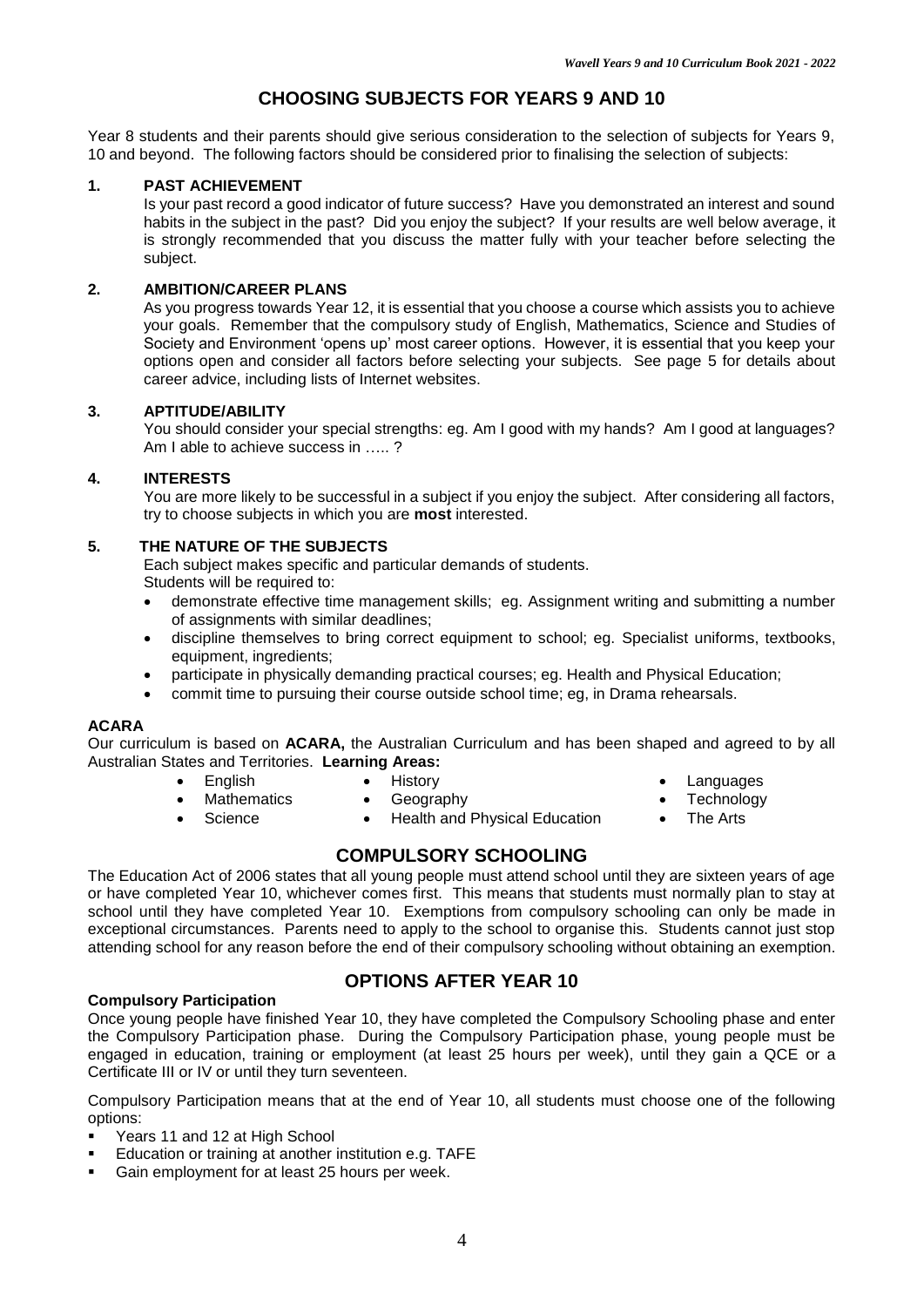### **Continuing Senior Schooling**

Most students who complete Year 10 will go on to complete Years 11 and 12 before going onto further study or entering the workforce. Therefore, it is important, when you are selecting subjects for Years 9 and 10, that you have an understanding of the structure and requirements of Senior Education. A brief summary of information you should know can be found below. More information can be found by accessing the Senior Curriculum book, available online at **[www.wavellshs.eq.edu.au](http://www.wavellshs.eq.edu.au/)** and then click on 'curriculum and policy'.

### **Queensland Certificate of Education (QCE)**

Students commencing Year 11 work towards a school qualification, the Queensland Certificate of Education (QCE). To be eligible for a QCE students must:

- Obtain 20 units in the pattern determined by the Queensland Curriculum and Assessment Authority (QCAA).
- These units must be a 'C' or pass level or higher.
- Students must obtain a satisfactory level of literacy and numeracy.

Students who want to find out more about the QCE should check out the QCAA website [www.qcaa.qld.edu.au.](http://www.qcaa.qld.edu.au/)

### **QCE Units**

With the introduction of the QCE, there has been an increase in the flexibility of what learnings can be counted in the Senior Phase of Education. All of the following can count towards a QCE:

- **Subjects offered at school**<br> **School-based Apprentices**
- School-based Apprenticeships and Traineeships (both completed or partially completed)
- VET Certificates (Levels I to IV, fully or partially completed)
- University subjects taken while at school
- Other awards or certificates e.g. AMEB Level 6 or higher.

### **Subjects offered at school in Years 11 and 12**

From 2020, the Australian Tertiary Admission Rank (ATAR) will be the standard pathway to seek tertiary entrance for Year 12 students after secondary schooling.

### **Student Resource Scheme**

Most subjects do not have one set text. There are multiple textbooks and resources used in classrooms to teach the range of subjects that we offer. Parents are therefore strongly advised to join the Student Resource Scheme sponsored by the Parents and Citizens Association and the School. In this way, your son or daughter is guaranteed access to all resources and text material built up over many years at Wavell.

### **Careers:**

It is quite normal for Year 8 students to have no definite career ambition since they become interested in different things at different times. However, it is important for them to explore their current career interests. Career information is available from the School Guidance Officer and teachers, as well as parents, friends and employees in the areas of interest.

### **Internet sites with excellent career information include the following:**

- *My future:* **[www.myfuture.edu.](http://www.myfuture.edu/)au** This includes questionnaires dealing with skills, interests, values and personal style. These are used to produce a list of possible occupations.
- *Education Queensland Career Information:* **<http://education.qld.gov.au/students/careers.html>** Includes links to other sites as well as to a number of information sheets written by Education Queensland Guidance Officers.
- *Job Outlook:* **<http://jobsearch.gov.au/careers/joboutlook.aspx>** This site lists employment opportunities and a brief online career quiz to help identify what kinds of work you may be good at or enjoy doing.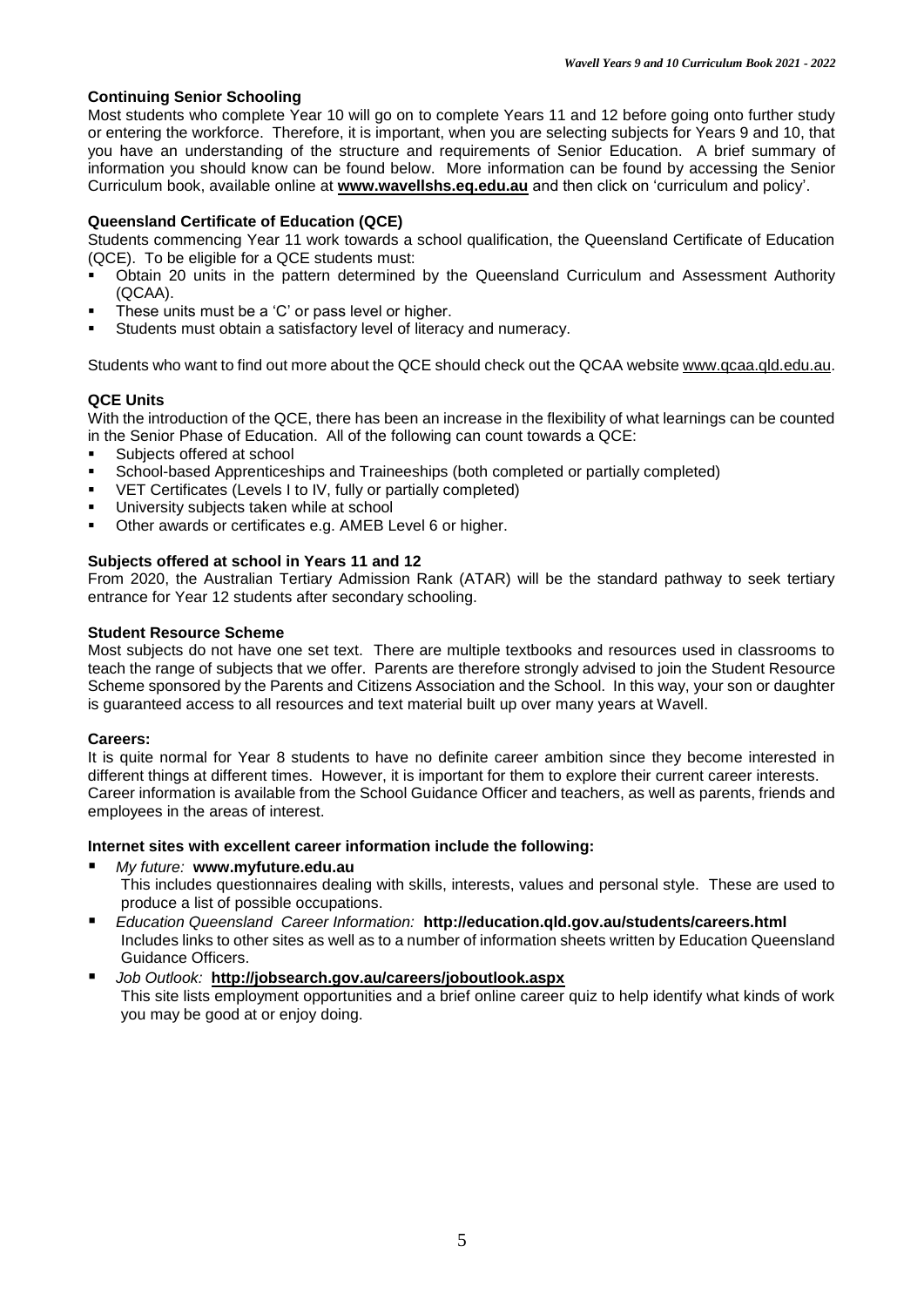### **Senior assessment and tertiary entrance in Queensland**

### **Curriculum**

- Schools will develop curriculum and assessment programs primarily from:
	- General subjects<br>- Extension subiect
	- Extension subjects
	- Applied subjects
	- Short courses
	- Recognised studies
	- Vocational education and training (VET) options.
- Students will typically undertake the equivalent of six subjects.

### **Assessment in Years 11 and 12**

- Students will undertake formative assessments in Units 1 and 2 (typically Year 11).
- Subject results in General subjects will be based on student achievement in four summative assessments – three school-based assessments and one external assessment that is set and marked by the QCAA. Subject results in Applied subjects will be based on student achievement in four school-based assessments.
- For most General subjects, the school-based assessment will contribute 75% to the final subject result, except in Mathematics and Science subjects, where it will contribute 50% to the final result.
- Subject-based external assessment will be introduced in all General subjects but it will not be used to scale a student's school-based assessment result. Instead, the external assessment result will be added to the school-based assessment result to arrive at a final subject result.
- School-based assessment instruments will be endorsed by the QCAA before they can be used for summative purposes in schools.
- QCAA will confirm the grades awarded by schools by reviewing a selected sample of student work for every subject in every school.
- QCAA will establish a network of trained assessors to ensure the quality and rigour of assessments and students' results.

### **Senior Statement and QCE**

- All students who complete Year 12 will receive a transcript of their results a Senior Statement. Eligible students will also receive a QCE.
- Students will be provided with an overall numerical score and a level of achievement (A-E) for each General subject. Applied subjects will be reported using a level of achievement only.

### **Tertiary Entrance Statements and OPs**

- **Tertiary Entrance Statements will no longer be issued by the QCAA.**
- The Australian Tertiary Admission Rank (ATAR) will replace the OP. An ATAR is a number between 0.00 and 99.95 in increments of 0.05.
- It will be derived from achievement across a broad range of learning achievements using a process of intersubject scaling.
- An ATAR will be calculated from an eligible student's best five subject results, one of which may be an Applied subject or a competency-based Vocational Education and Training Certificate at Level III or above.
- Students must satisfactorily complete a QCAA English subject (C or better) to be eligible for an ATAR however, a student's result in English will only contribute to their ATAR if it is one of their five best subject results.
- The Queensland Tertiary Admissions Centre (QTAC) will use a process of inter-subject scaling to calculate ATARs from students' results.

### **Tertiary Entrance and QTAC**

- QTAC will be responsible for tertiary entrance in Queensland.
- The ATAR calculated by QTAC, will be the primary mechanism used for school leavers seeking entrance to tertiary study in Queensland.
- QTAC will no longer operate schedules for ranking students who are ineligible for an ATAR.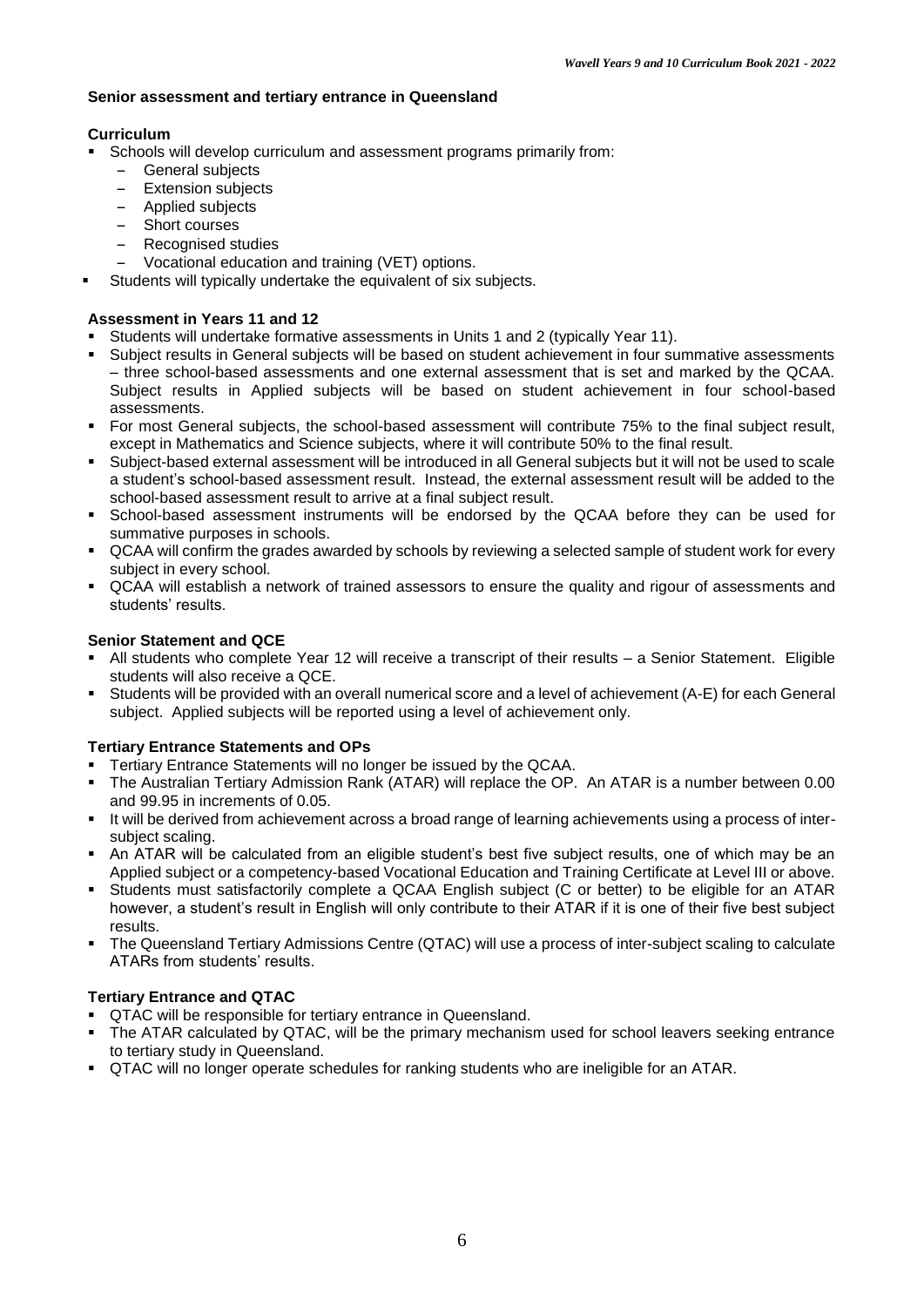# **ENGLISH**

**English** in Years 7, 8, 9 and 10 is informed by the Australian Curriculum. The Year 9 and 10 programs build on the foundations established in earlier studies. Each student's ability to compose and comprehend spoken and written English fluently, appropriately and effectively, for a wide range of personal and social purposes will continue to be developed and refined.

#### **Prerequisites**

English is a compulsory subject for all Year 9 and 10 students. Students will be given the opportunity to work at a level which focuses on their needs, interests and abilities. English is offered at three levels – Extension, Core and Foundation. *Extension* English aims to provide extra challenges for students with a sound knowledge of the basics. *Core* English is the standard course for Year 9 and 10 students. *Foundation* English aims to provide support for students who need help to master the basics. Students are assessed at the end of each semester in order to determine their appropriate class level and some students will move between levels. Parents are kept informed of any class movement.

#### **Content**

Language activities in the program enable students to use language purposefully in real or life-like contexts. Students reflect upon their own language use, as well as that of other people, including authors and playwrights. Literary texts that support and extend students in Years 9 and 10 as independent readers are drawn from a range of genres. These texts explore themes of human experience and cultural significance, interpersonal relationships, and ethical and global dilemmas within real world and fictional settings. Each unit of work contains activities designed to develop reading comprehension, vocabulary, written expression and an understanding of correct grammar and usage.

| <b>OVERVIEW OF UNITS: YEAR 9</b>                                                                                                                                                                                                            | <b>OVERVIEW OF UNITS: YEAR 10</b>                                                                                                                                                                                                                                                                     |  |
|---------------------------------------------------------------------------------------------------------------------------------------------------------------------------------------------------------------------------------------------|-------------------------------------------------------------------------------------------------------------------------------------------------------------------------------------------------------------------------------------------------------------------------------------------------------|--|
| <b>TERM1</b>                                                                                                                                                                                                                                | <b>TERM1</b>                                                                                                                                                                                                                                                                                          |  |
| Aussie, Aussie, Aussie: Examining representations of<br>Australia's peoples, histories and cultures in information<br>and literary texts.<br>Oi, Oi, Oi: Creating alternate perspectives on Australia's<br>peoples, histories and cultures. | <b>Global Issues in the Media: Representations of local and</b><br>global events or issues in news media texts.                                                                                                                                                                                       |  |
| <b>TERM2</b>                                                                                                                                                                                                                                | <b>TERM 2</b>                                                                                                                                                                                                                                                                                         |  |
| <b>Speculative Fiction:</b> Reading and interpreting<br>information texts and speculative fiction.                                                                                                                                          | <b>Social Issues in Australia: Reading, responding to and</b><br>constructing literary texts that explore social, moral and<br>ethical issues in Australia. (Novel)<br>Social Issues in Australia: Examining how poetry can be<br>used to develop social, moral and ethical perspectives.<br>(Poetry) |  |
| <b>TERM3</b>                                                                                                                                                                                                                                | <b>TERM3</b>                                                                                                                                                                                                                                                                                          |  |
| Different Worlds - Play Study: An exploration of how<br>events, situations and people are represented from<br>different perspectives.<br>Representations of the human experience in response to<br>ethical and global dilemmas.             | <b>Shakespeare:</b> Reading, interpreting and responding to a<br>Shakespearean play.                                                                                                                                                                                                                  |  |
| <b>TERM4</b>                                                                                                                                                                                                                                | <b>TERM4</b>                                                                                                                                                                                                                                                                                          |  |
| Different Worlds - Novel Study: Exploring characters<br>and issues in a literary novel.                                                                                                                                                     | <b>Satire:</b> A close examination of satirical texts.                                                                                                                                                                                                                                                |  |

#### **Assessment**

A variety of assessment instruments are used such as written assignments, spoken presentations, written tests and end of semester examinations. Students must complete spoken and written tasks across the terms. Each student receives an assessment overview giving details of tasks and due dates. Assessment task sheets set out the requirements of the task clearly and establish the criteria for marking.

#### **Expectations and Homework**

Students should be well-prepared for each lesson and maintain an accurate and clear notebook. Homework should flow from each English lesson and can involve longer-term preparation for assessment. Students should always consider wide reading as an essential component for success in this subject. 'Set' homework, including assignment work and reading, will average approximately two hours per week.

#### **Levies**

A 'live performance' levy is collected through the Wavell Resource Hire Scheme to cover the cost of student attendance at plays and author talks.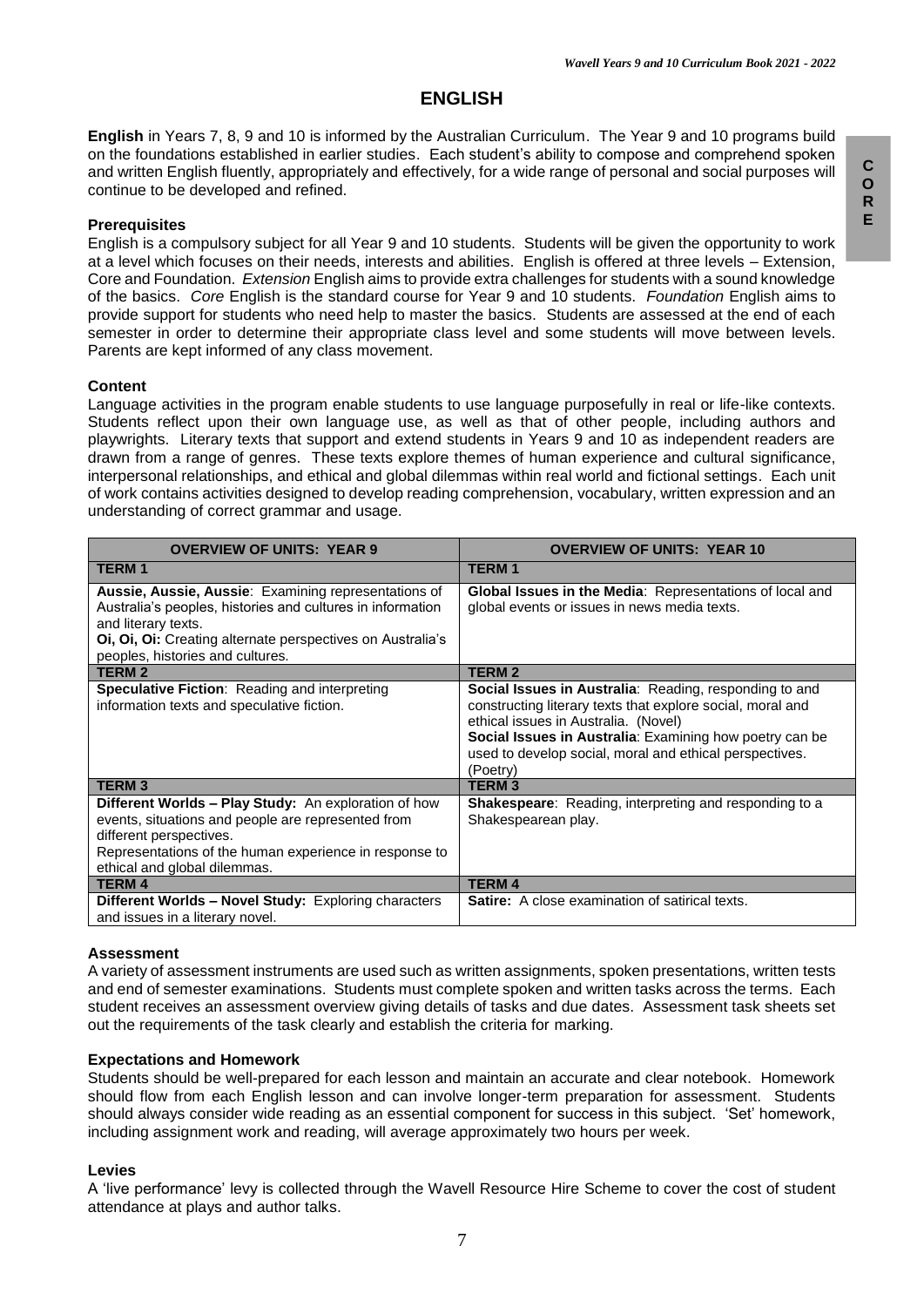# **MATHEMATICS**

All students in Years 7 to 10 study the Australian Curriculum in **Mathematics**. Studying Mathematics enriches the lives of all students. Mathematics is the study of number, patterns, space, measurement, geometry, statistics and probability. Mathematics is an important subject that equips students with skills for both the further study of Mathematics and life in general.

Mathematics is compulsory for all students in the Junior Curriculum.

### **Content**

The Australian Curriculum in Mathematics is divided into three strands:

- Number and Algebra
- Measurement and Geometry
- Statistics and Probability

All students will study these topics in various ways and to various depths throughout Years 7, 8, 9 and 10.

### **Proficiency**

Students' proficiency will be measured across four strands that are embedded in the Mathematics curriculum. These strands are:

- Understanding
- Fluency
- Problem-solving
- Reasoning

#### **Mathematics classes**

Upon entering Year 7, students will be allocated to Extension, Core or Foundation Mathematics classes. Places will be allocated using information gathered from Year 5 and 6 data, enrolment interviews and parentteacher recommendations. In addition, all Year 7 students will sit for a Diagnostic Test very early in Term 1 to confirm suitable positioning in Mathematics.

The three levels of Mathematics (Extension, Core and Foundation) will continue in Years 8, 9 and 10. Students have the capacity to move between the levels – usually at the end of a semester – as their competency improves or a need for consolidation in certain topics becomes apparent.

- **Foundation** classes are quite small and follow a highly structured, back-to-basics course, specifically designed for students whose Numeracy needs are very high.
- **Core** classes are for students who find Mathematics a little challenging and need a little extra help to succeed.
- **Extension** classes are for students who have excellent Mathematical skills and enjoy the opportunity to study a more challenging course.

#### **Assessment**

All students sit for a mid-semester test and an end-semester exam. An assignment is also completed each semester.

#### **Expectations and Homework**

All students are expected to complete homework at least three times per week. The key to success in Mathematics is consolidation and practice.

A scientific calculator is vital for every lesson, as is the assigned Mathematics textbook. All students are expected to come well-prepared for every lesson with their calculator, textbook, pens, workbook, ruler and protractor. Students need to be organised and conscientious with their Mathematics studies.

Year 9 students are expected to complete approximately 30 - 45 minutes of Mathematics homework three times per week and 45 minutes to an hour for Year 10s. Assignment work and exam revision require additional time to this.

Students have access to their Mathematics teachers both in and out of class time. Students are expected to seek assistance when they experience difficulty. Mathematical success in the Junior Curriculum is a very good foundation for the study of Senior Mathematics subjects, including Essential Mathematics, General Mathematics, Maths Methods and Specialist Mathematics.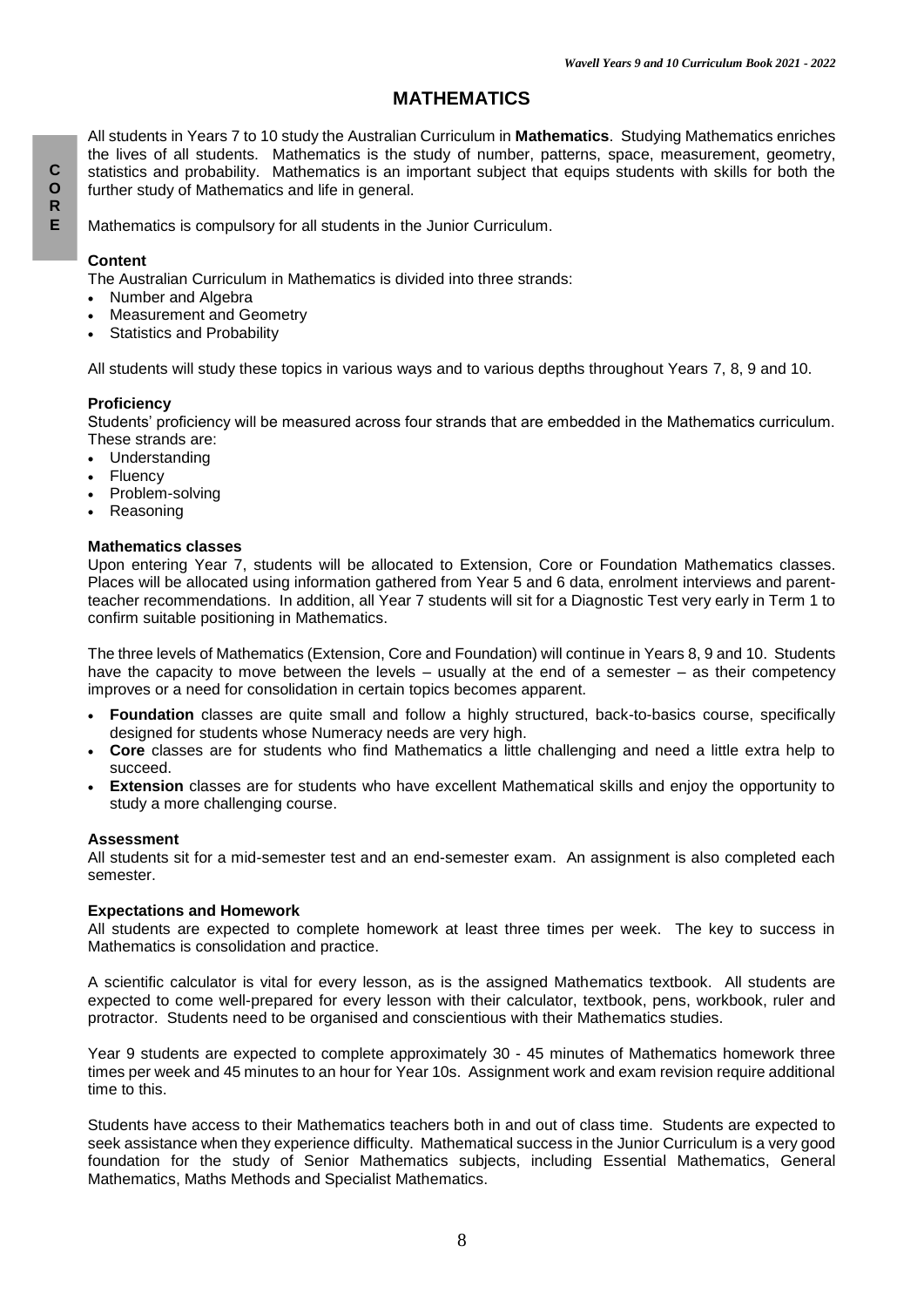# **SCIENCE**

**Science** is a way of organising our everyday experiences and understanding the events that shape the world in which we live. Everyone should have knowledge of Science and be able to discuss important scientific issues. We share a global culture and intellectual heritage that have been shaped by Science since the beginning of civilisation. Because of the efforts of countless men and women who thought scientifically about problems, we can all enjoy a happier, more prosperous and healthier life.

In this subject you can develop an understanding of the natural and made world and develop those habits of mind that will allow you to think clearly and devise sensible solutions to problems. Many of you will have a career where an understanding of science is essential. All of you will be able to apply what you have learnt in Science to your daily life.

#### **Prerequisites**

There are no prerequisites for this subject.

**Science** at Wavell is taught using the Australian Curriculum as the teaching framework. The Australian Curriculum contains three interrelated strands – **Science Understanding**, **Science as Human Endeavour** and **Science Inquiry Skills**. The units taught in Years 7, 8, 9 and 10 will contain aspects of all three strands in each unit. A unit of work is typically one term in length.

**Science Understanding** refers to the ability to select and integrate science knowledge to be able to explain and predict phenomena and make predictions about the world. The science knowledge strand comprises of 4 sub-strands:

- Biological Sciences
- Chemical Sciences
- Earth and Space Sciences
- Physical Sciences

**Science as Human Endeavour** highlights the development of science as a unique way of knowing and doing and the importance of this understanding to our modern lives. In this aspect of science, students explore the importance of scientific thinking in decision making. The work of scientists and scientific career paths are examined. There are two sub-strands:

- Nature and Development of Science
- Use and Influence of Science

**Science Inquiry Skills** allows students the opportunity to develop and practice the inquiry techniques used by scientists in their working lives. The five sub-strands are:

- Questioning and Predicting
- Planning and Conducting
- Processing and Analysing Data and Information
- Evaluating
- **Communicating**

#### **Assessment**

Assessment in Science will involve the completion of an assignment based task in each term and an examination in terms 2 and 4 that covers the semester's content. The exact nature of these tasks will vary with the different approach taken in each unit of work. Students will be given opportunities to develop their inquiry skills with activities that will include independent experimental design, outcomes from blended virtual environments and research tasks. The written task will typically be in an unseen, examination style format.

#### **Expectations and Homework**

Safety is also an important consideration. Students must wear the correct footwear and use safety equipment as directed by their teachers and behave in a safe manner while in science classrooms.

Students should be correctly prepared for each lesson by bringing the materials on the Consumables list to each class. This includes a calculator.

Homework will be set and should take on average 20 minutes per evening following a lesson. Homework will make regular use of the Workbook and Stile activities. Assignment work in Years 7, 8 and 9 is completed in class. In Year 10 assignment work is completed both in class and at home.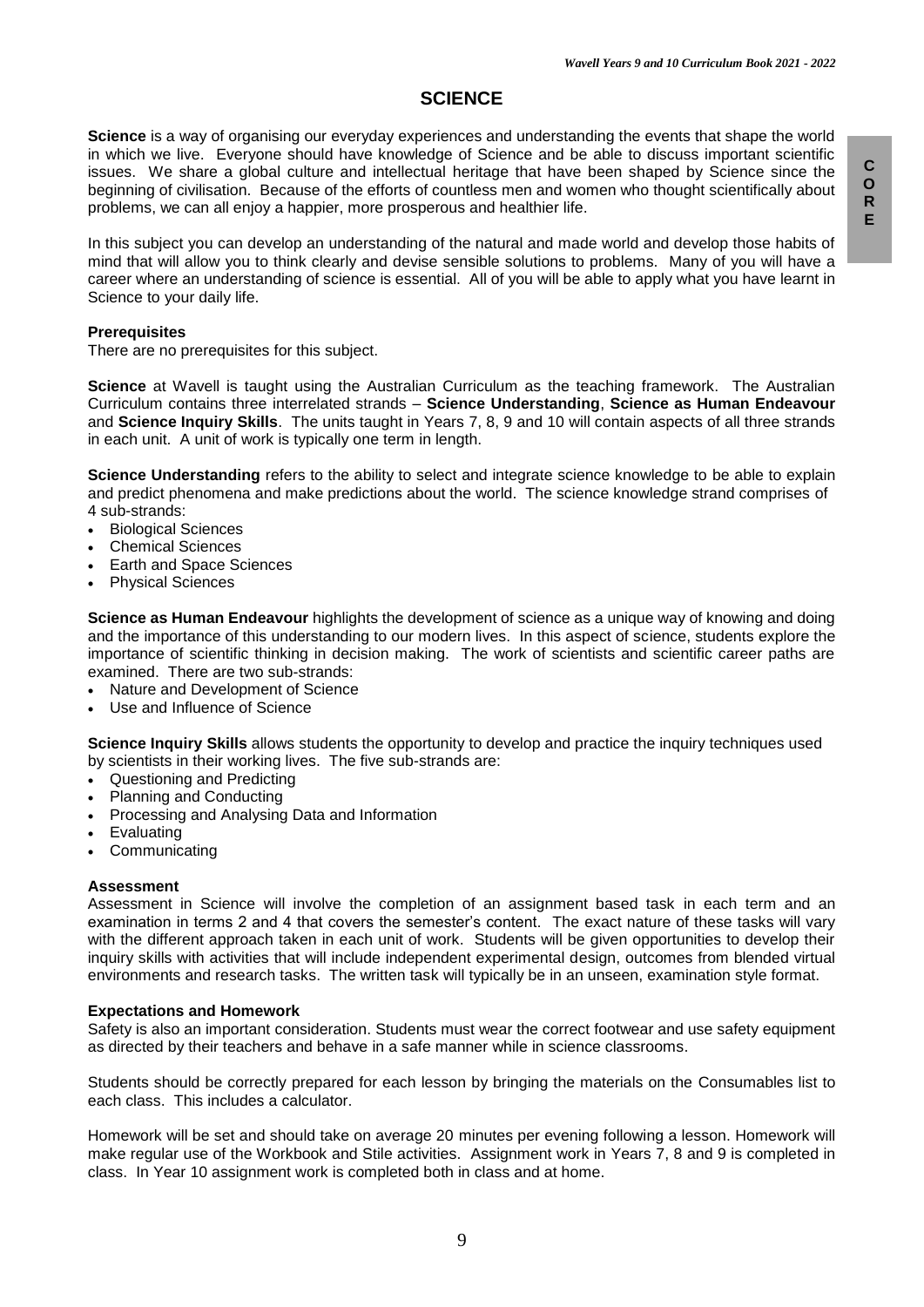# **SOCIAL SCIENCE**

# **Key Values**

The key values taught in Social Science include democratic process, social justice, ecological and economical sustainability, and peace. In History, the aim is for students to cover the mandatory aspects of the National History Curriculum and to develop a knowledge, understanding and appreciation of the past and the factors that impact upon and shape societies in Australia and around the world. In Geography, the aim is for students to cover the mandatory aspects of the National Geography Curriculum and also to develop the ability to think geographically, based on understanding the concepts of place, space, environment, interconnection, human relationships, citizenship, sustainability, scale and change.

# **YEAR 9**

All students in Year 9 at Wavell State High School study one semester of **History** and one semester of **Geography**.

| YEAR 9                         |                                        |  |  |
|--------------------------------|----------------------------------------|--|--|
|                                | Modern World Overview 1750-1918        |  |  |
| <b>History units studied</b>   | The Industrial Revolution<br>$\bullet$ |  |  |
|                                | World War I: 1914-1918                 |  |  |
| <b>Geography units studied</b> | <b>Biomes and Food Security</b>        |  |  |
|                                | Geographies of Interconnections        |  |  |

### **YEAR 10 – Semester One**

All students in Year 10 at Wavell State High School study **History** in Semester One.

| YEAR 10 - Semester One |                                                                                                           |  |  |
|------------------------|-----------------------------------------------------------------------------------------------------------|--|--|
| <b>History</b>         | Overview of the Modern World and Australia<br>World War II: 1939-1945<br>Rights and Freedoms 1945-present |  |  |

### **Assessment** – **Years 9 and 10**

Assessment for each semester usually consists of a combination of a research assignment/report and short response/source analysis exams.

### **Outcomes**

For the Australian Curriculum History, the following areas will be reported on:

- 1. Understanding
- 2. Skills Interpretation, Sequencing and Analysis
- 3. Skills Communication and Sources

For the Australian Curriculum Geography, the following areas will be reported on:

- 1. Understanding
- 2. Skills Analysing and Interpreting
- 3. Skills Communicating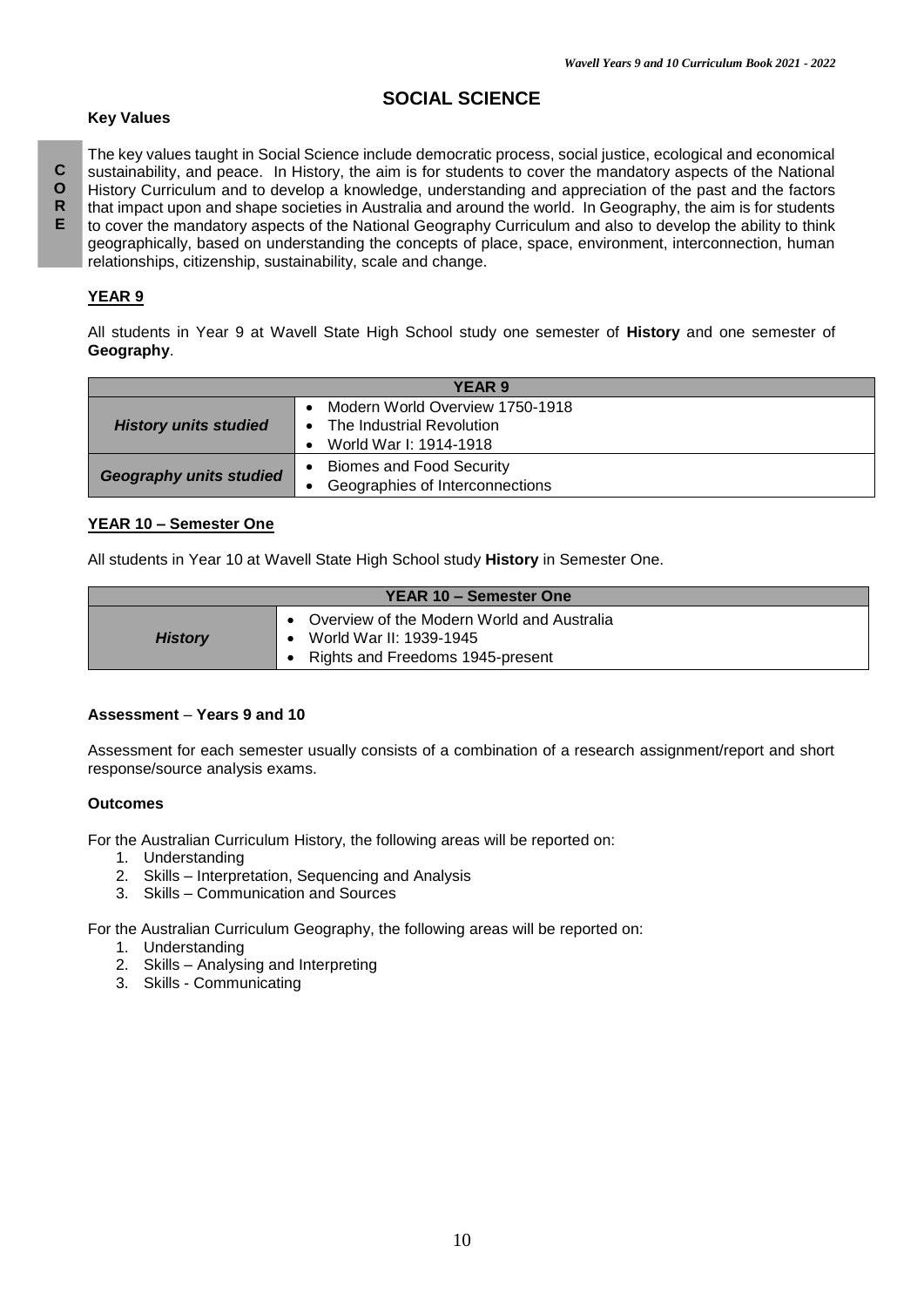### **YEAR 10 - Semester Two**

Students in Year 10 at Wavell State High School will have the opportunity to study one Year 10 Social Science preparatory subject in Semester Two.

Year 10 Social Science preparatory subjects provide a stronger link between the Junior and Senior school to help students succeed in Years 11 and 12. By studying any of the subjects on offer, students will have an opportunity to experience the types of assessment offered in Senior subjects with support and guidance from teachers.

It is important to note that it is not necessary to study a Year 10 preparatory course as a pre-requisite for choosing a certain Social Science subject in Years 11 and 12. It is however, recommended that students have demonstrated a C standard in Core English and a Social Science subject in Year 10, before choosing any Senior Social Science subject for study in Years 11 and 12. As is the case every year, we cannot guarantee that every subject will be available as a Senior Subject as it will depend on subject numbers after SET Plans have been finalised. Student preferences will be taken into account when organising the preparatory subjects, but it must also be noted that there will be a maximum number of spaces available for each subject and students may not necessarily get their first preference.

| YEAR 10 - Semester Two - Student Choices                                                                      |                                                                                                                                                                                   |  |  |
|---------------------------------------------------------------------------------------------------------------|-----------------------------------------------------------------------------------------------------------------------------------------------------------------------------------|--|--|
| <b>Legal Studies</b><br>(Year 10 Preparatory Course)<br>Crime and International Law                           | Topic 1: Criminal Law<br>٠<br>Topic 2: International Law and Human Rights<br>$\bullet$                                                                                            |  |  |
| <b>Ancient History</b><br>(Year 10 Preparatory Course)<br>Daily Life in the Ancient<br>World.                 | Topic 1: Daily Life in Ancient Egypt<br>Topic 2: Daily life in other ancient civilisations<br>$\bullet$                                                                           |  |  |
| Geography<br>(Year 10 Preparatory Course)<br><b>Environmental Change and</b><br>Human Wellbeing               | Topic 1: Environmental Change and Management<br>Topic 2: Geographies of Human Wellbeing<br>$\bullet$                                                                              |  |  |
| <b>Modern History</b><br>(Year 10 Preparatory Course)<br><b>Studies of Conflict</b>                           | Topic 1: Studies of Conflict – Modern Conflict (Terrorism)<br>Topic 2: Studies of Conflict – Freedom Fighting vs Terrorism<br>$\bullet$                                           |  |  |
| <b>Economics</b><br>(Year 10 Preparatory Course)<br><b>Personal Economics and</b><br><i>Income Inequality</i> | Topic 1: Personal Economics and Financial Literacy (How to get what you<br>٠<br>want!)<br>Topic 2: Income Inequality around the world (Money in a rich man's world!)<br>$\bullet$ |  |  |

#### **Assessment:**

Students will complete two assessment tasks for the Semester. These may include short response/response to stimulus, inquiry research task, or a practical examining data and responses to inquiry topics.

#### **Expectations and Homework – Years 9 and 10**

Homework consists of questions, summaries, crosswords, document studies, comprehensions and revision of classwork. Set homework should average 30-45 minutes per week (Year 9) and 45-60 minutes per week (Year 10). Assignments require extra effort. Students are expected to be punctual, to come ready to learn (homework completed, correct books and pens and display a cooperative attitude), and to respect the rights of others to a full and happy education.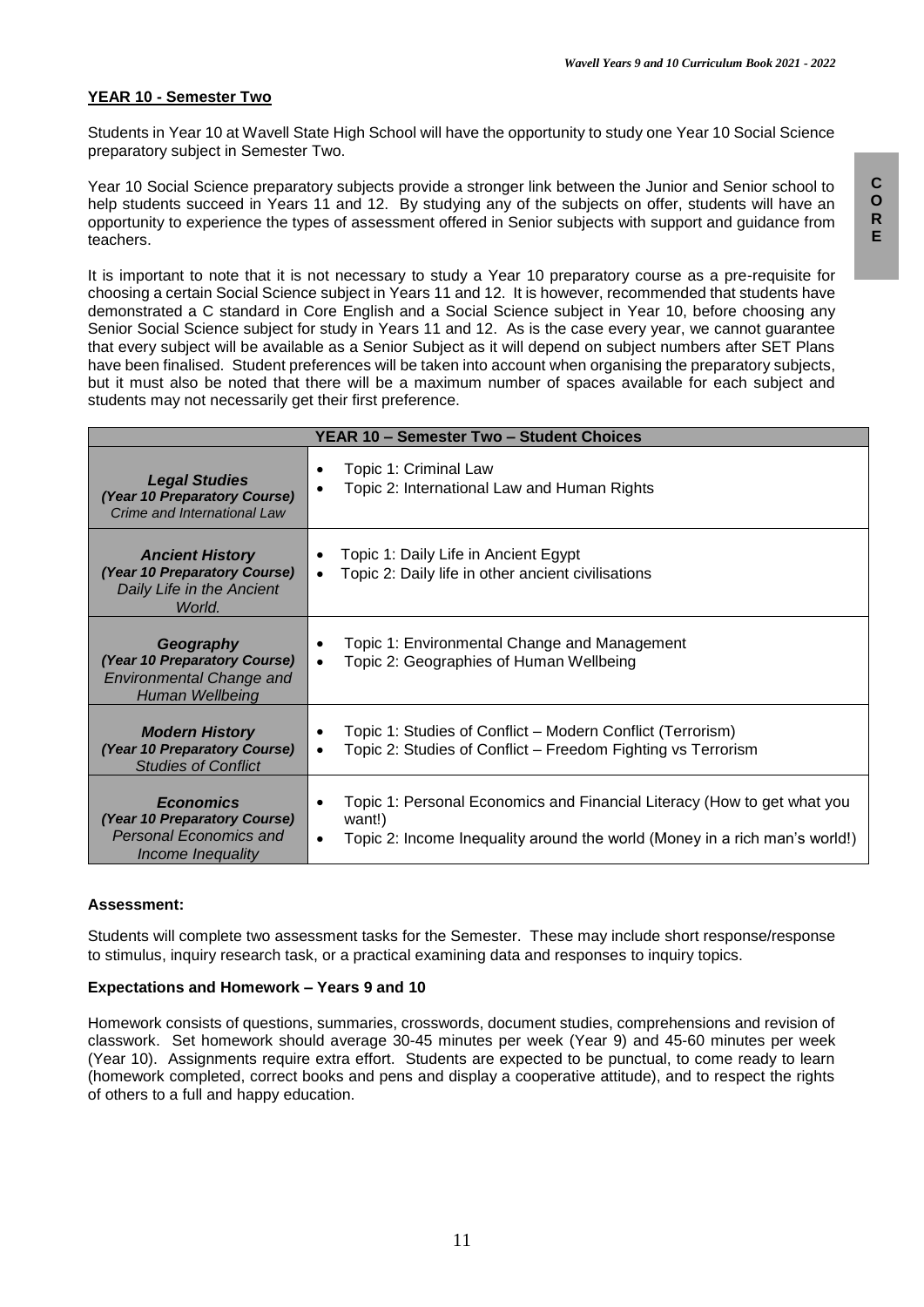# **HEALTH AND PHYSICAL EDUCATION**

- **GENERAL STRAND – Year 10 (HPE General or Health and Movement)**
- **GENERAL STRANDS – Year 9 (either HPE General or Health and Movement)**

## **SPECIALIST STRANDS – Years 9 and 10 in Netball and Rugby League**

### **Health and Physical Education** (HPE) gives students the knowledge and skills to:

- make informed decisions about their own health and enhance personal development
- participate actively and effectively in physical activities with an aim to develop personal fitness.

### **Prerequisites**

- minimum C standard in Year 8 HPE
- average motor skills and fitness level

Students not wanting to swim during lessons (Swimming/Aquatics is not an elective, it is compulsory) should consult Health and Physical Education staff before entering the course.

Specialist strands in Netball and Rugby League have prerequisites in relation to behaviour, effort and attendance from the Year 8 Semester 2 report.

### **Incompatible Subjects**

Students may choose only one subject from:

 HPE – General Strand or Health and Movement (Year 9 only) or HPE – Netball (Girls) or Rugby League (Boys).

### **Content**

Health and Physical Education is organised into two strands:

- Personal, social and community health
- Movement and physical activity.

The course material is presented in practical lessons and theory lessons where students work to achieve outcomes from the above two strands.

- Physical Activity is a very important part of the course. All students participate in a number of core activities eg. swimming, volleyball, basketball and fitness
- Students complete 50% practical and 50% theoretical
- Students complete content area units on topics including Fitness, Harm Minimisation including Drug and Alcohol Education and Relationships, Biomechanics and Body Systems, and Lifestyle Diseases.

### **Assessment**

HPE assessment will include both written tasks and non-written tasks to assess these criteria.

Students should expect at least *two assessment items per term*. These may include:

- **Written tasks** eg. Exams, research reports, journals, PowerPoint presentations, pamphlets
- **Physical tasks** eg. Speed and accuracy of responses; performance of offensive and defensive strategies and general and specialist game play.

### **Expectations and Homework**

*Homework -* Tasks are set regularly in theory and practical areas. Additionally, students are expected to practice skills from current practical units in their own time.

*Uniform -* Students are expected to wear dress uniform to and from school each day except on Year Level Sports Day, Tuesday (Year 9) and Wednesday (Year 10). On days when practical lessons are scheduled, students are to change into sports uniform at the break before their lesson. They are then to change back into dress uniform at the break after the completion of the lesson. This policy is outlined in the Wavell Student Planner and all students are expected to comply with it. Failure to comply with this expectation will not be tolerated by the Health and Physical Education staff or the School Administration.

*Equipment –* In Years 7 – 9, students are required to purchase an A4 feint lined book from a stationary supplier for theory lessons during the year. All equipment and additional worksheets are supplied to students who participate in the Student Resource Scheme. Other students will be required to supply their own textbooks and possibly some equipment.

*Subject Levy -* The Netball and Rugby League strands will have an annual levy which will cover course costs and training uniforms for the course. Levy for Year 9 Netball is \$180.00\* and Year 10 \$290.00\* which includes a 2 day camp. Year 9 Rugby League levy is \$150.00\* and Year 10 \$200.00\* (Camps included).

**\*** Approximate costs – The exact price will be confirmed with the dissemination of the students' Kick-Start form.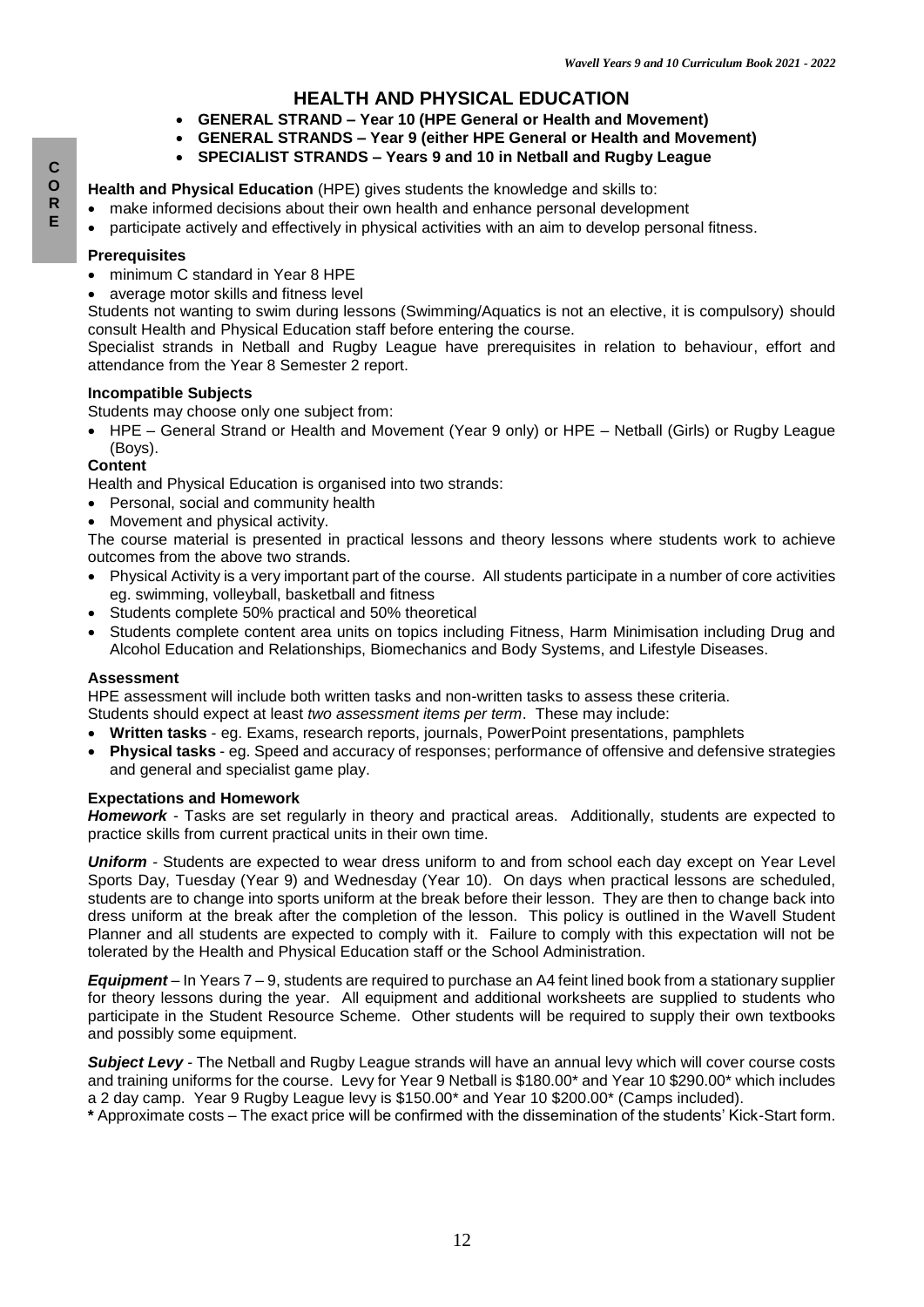# **HEALTH AND MOVEMENT**

**Health and Movement** reflects the dynamic and **multi-dimensional nature of health** and recognises the **significance of physical activity** in the lives of individuals and groups in contemporary Australian society. Opportunities are provided for students to become **active and informed** members of society, capable of **managing the interactions** between themselves and their social, cultural and physical environments in the **pursuit of good health**.

#### **Context**

This course will be delivered jointly by Home Economics, Health and Physical Education and/or Performing Arts teachers. Students will explore the key concepts of health, physical activity and personal development **through health studies and movement**.

#### **Syllabus Strands**

Students are offered opportunities to develop knowledge, processes, skills and attitudes necessary for making informed decisions about:

- Personal, social and community health
- Movement and physical activity.

#### **Prerequisites**

Students are required to take **Health and Physical Education or Health and Physical Education (Health and Movement).** Both fulfil the Key Learning Area of HPE and are compulsory.

### **Companion Subjects**

Students may take Health and Movement as well as Food and Textile Studies or Food Studies.

#### **Content**

This subject is designed to provide an alternative context for delivering to students the subject Health and Physical Education. The practical, hands on approach to learning will provide valuable experiences, enabling learners to make informed choices and to take actions that support their own and others' health and wellbeing. If students enjoy food and nutrition activities and participating in individual and group movement activities, then this subject will suit their learning style. The non-competitive environment may provide some students with more enjoyable forms of physical activity. This course will be delivered through semester units.

#### **Year 9 Health Studies**

- Physical, social and emotional development of teenagers
- Practical food activities
- Personal development.

#### **Assessment**

- Practical work is emphasised within the program
- Theory is assessed by unit tests or/assignments/logs
- Homework tasks are usually related to practical activities/assignments.

### **Expectations and Homework**

- Students will be required to provide resources for take home cookery over two terms
- Students will be required to wear Sports uniform in movement lessons
- Theory requires home study throughout the course.

techniques.

**Year 9 Movement Studies**

Personal fitness and mastery of movement

13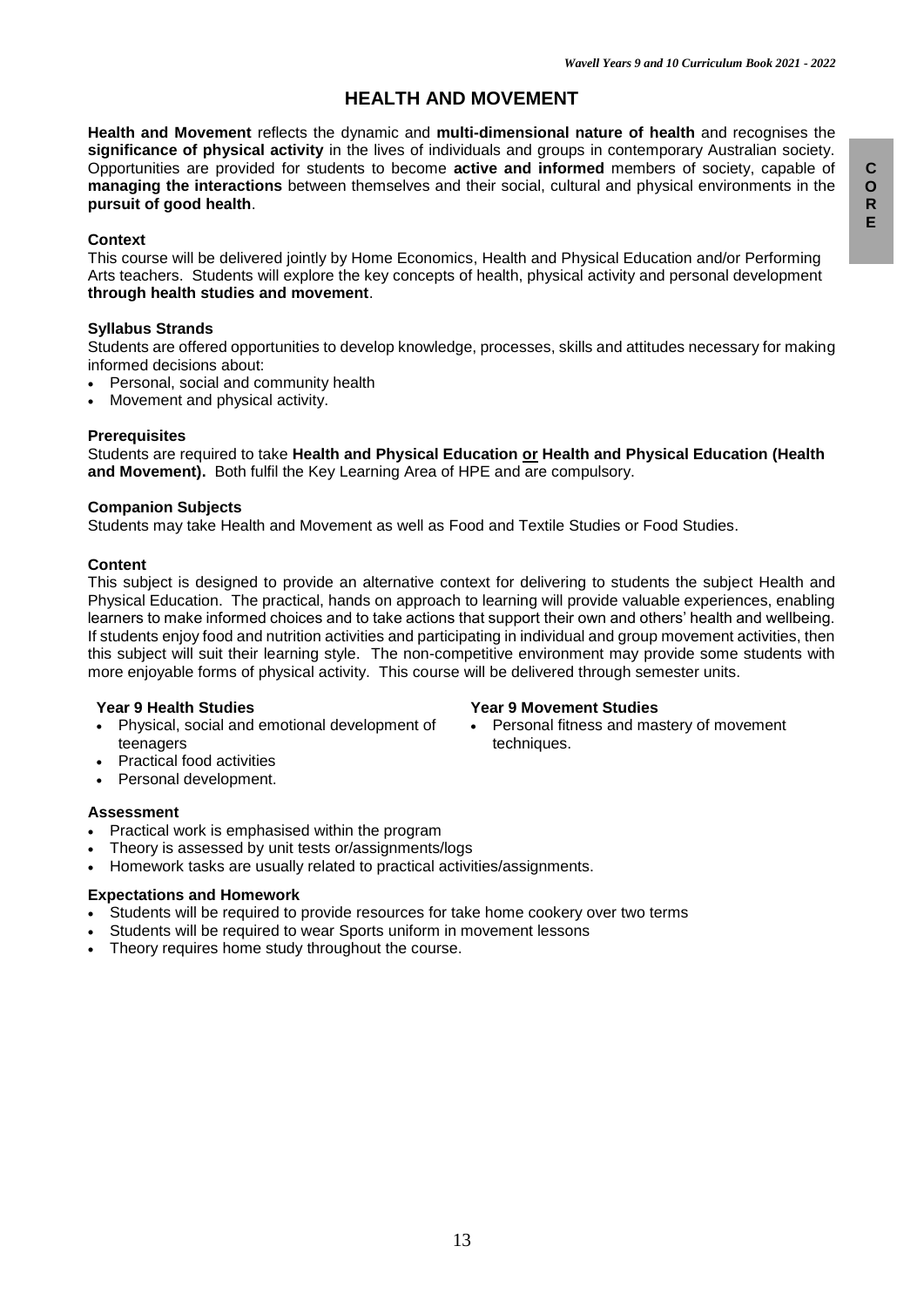# **BUSINESS STUDIES**

A financially literate person has the ability to use their money and credit responsibly, the confidence to manage financial risks and has a positive attitude towards financial planning. Great ideas come from people in all walks of life, but a great idea is nothing unless the entrepreneur has the knowledge to get the idea into the marketplace.

This subject offers students a fun, interactive way to learn the skills necessary for future financial success. Students will develop business knowledge, understanding and skills in the strategies used to manage financial risks, how to create a competitive advantage to benefit a business and the responsibilities of participants in the workplace and why these are important.

#### **Prerequisites**

Nil – All students are welcome to participate in this subject.

### **Content**

| YEAR 9                                          |                                                             |                                                                                                                              |                                                                |  |
|-------------------------------------------------|-------------------------------------------------------------|------------------------------------------------------------------------------------------------------------------------------|----------------------------------------------------------------|--|
| <b>Semester</b>                                 | <b>Unit</b>                                                 | <b>Topics</b>                                                                                                                | <b>Assessment</b>                                              |  |
| 1                                               | 'Marketing and<br>Entrepreneurship'                         | <b>Business Organisations</b><br>Marketing<br>Entrepreneurship<br>Operating a Business Venture                               | Assignment<br>$\bullet$<br>Group Project - Business<br>Venture |  |
| $\overline{2}$                                  | 'Accounting<br>Foundations and<br><b>Work Environments'</b> | Introduction to Accounting<br><b>Bank Reconciliation</b><br>Responsibilities in the workplace<br>Workplace Health and Safety | Examinations<br>$\bullet$                                      |  |
|                                                 | YEAR 10                                                     |                                                                                                                              |                                                                |  |
| <b>Semester</b><br><b>Unit</b><br><b>Topics</b> |                                                             |                                                                                                                              | <b>Assessment</b>                                              |  |
| 3                                               | 'Accounting Process<br>and Business<br>Enterprise'          | <b>Accounting Process</b><br><b>Business Enterprise</b><br>٠<br><b>Marketing Strategies</b><br>Operating a Business Venture  | Examination<br>$\bullet$<br><b>Extended Research</b><br>Report |  |
| 4                                               | 'Financial Reports<br>and Operations<br>Management'         | <b>Financial Reports and Analysis</b><br><b>Operations Management</b>                                                        | Assignment<br>Examination                                      |  |

#### **Assessment**

This subject is very 'hands-on', with the majority of assessments being of a practical nature. Students will complete a variety of projects and examinations over the two year course.

#### **Expectations and Homework**

As the majority of work (including assessment) is completed during class time, students will be expected to catch up out of class time if they miss lessons for any reason. Computer facilities are available at school during lunch time.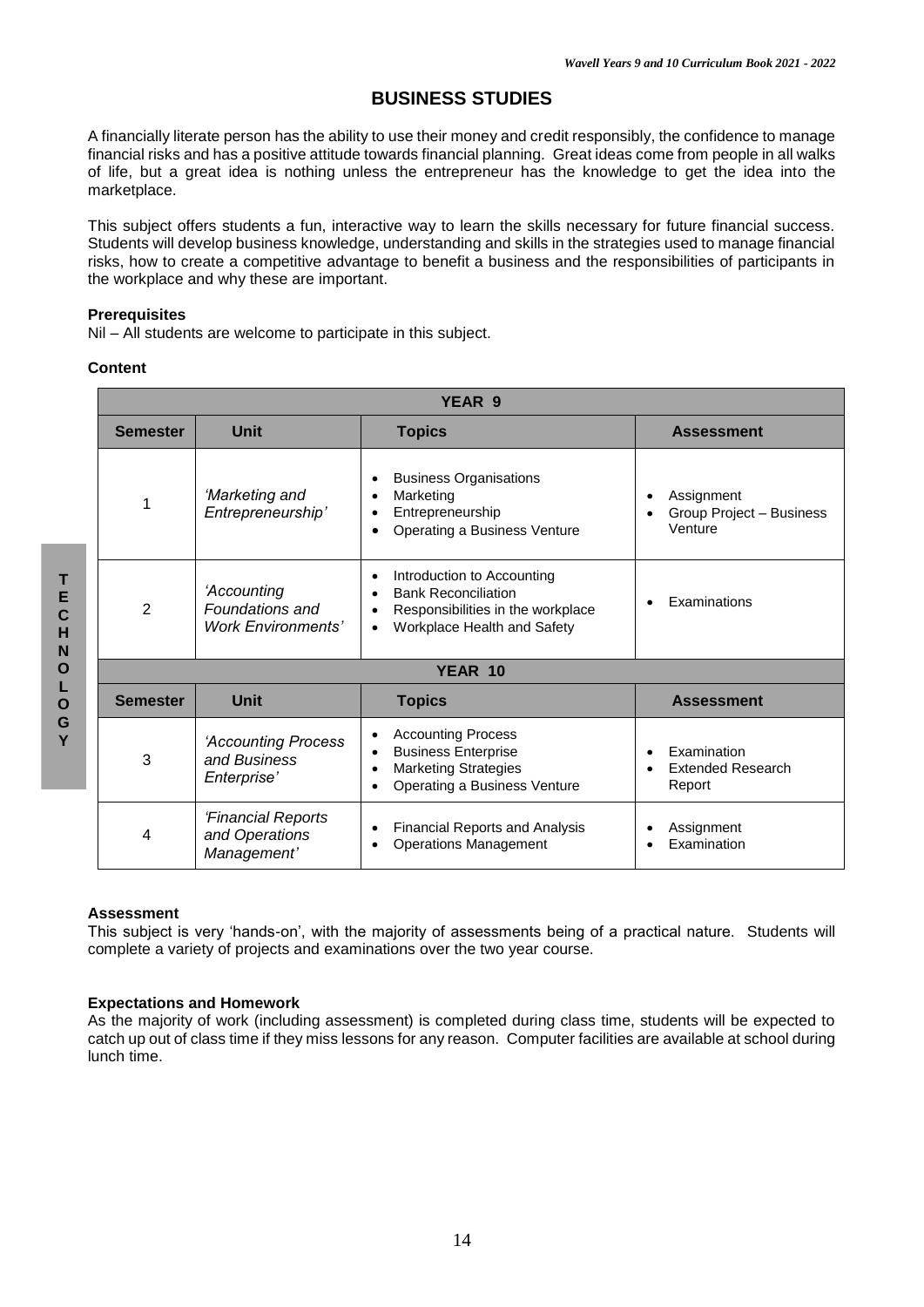# **DIGITAL TECHNOLOGIES**

**Digital Technologies** seeks to immerse students in the knowledge, practices and dispositions necessary to operate effectively in an ever changing information rich environment. They engage in the transformation of data to information, information to knowledge, and knowledge to wisdom. Students critically analyse information and construct personal meaning to develop and present responses to challenges.

#### **Prerequisites**

Nil – All students are welcome to participate in this subject.

### **Content**

| YEAR 9          |                                                                                                                               |                                                                                                      |                                                                           |
|-----------------|-------------------------------------------------------------------------------------------------------------------------------|------------------------------------------------------------------------------------------------------|---------------------------------------------------------------------------|
| <b>Semester</b> | <b>Unit</b>                                                                                                                   | <b>Topics</b>                                                                                        | <b>Assessment</b>                                                         |
|                 | 'Wicked Webs,<br>Games and<br>Animations'                                                                                     | Webpage Design and Development<br>$\bullet$<br><b>Game Creation</b><br>$\bullet$                     | Project – Webpage<br>٠<br>Project - Game<br>$\bullet$                     |
| $\overline{2}$  | 'Robotics and<br>Robotics<br>$\bullet$<br>$\bullet$<br>General Programming Language<br>Programming'<br>$\bullet$<br>$\bullet$ |                                                                                                      | Project – Robotics<br>Examination - Programming                           |
|                 |                                                                                                                               | YEAR 10                                                                                              |                                                                           |
| <b>Semester</b> | <b>Unit</b><br><b>Topics</b>                                                                                                  |                                                                                                      | <b>Assessment</b>                                                         |
| 3               | 'Animation and<br>Database'                                                                                                   | <b>Claymation Animation</b><br>$\bullet$<br>Database and SQL<br>$\bullet$                            | Project - Claymation<br>Project - Database<br>$\bullet$                   |
| 4               | 'Programming 2<br>and Robotics'                                                                                               | General Programming Language<br>$\bullet$<br>Robotics<br>$\bullet$<br>Social and Ethical Issues<br>٠ | Examination - Programming<br>$\bullet$<br>Project - Robotics<br>$\bullet$ |

### **Assessment**

This subject is very 'hands-on', with the majority of assessments being of a practical nature. Students will complete a variety of examinations and projects over the two year course.

### **Expectations and Homework**

As the majority of work (including assessment) is completed during class time, students will be expected to catch up out of class time if they miss lessons for any reason. Computer facilities are available at school during lunch time.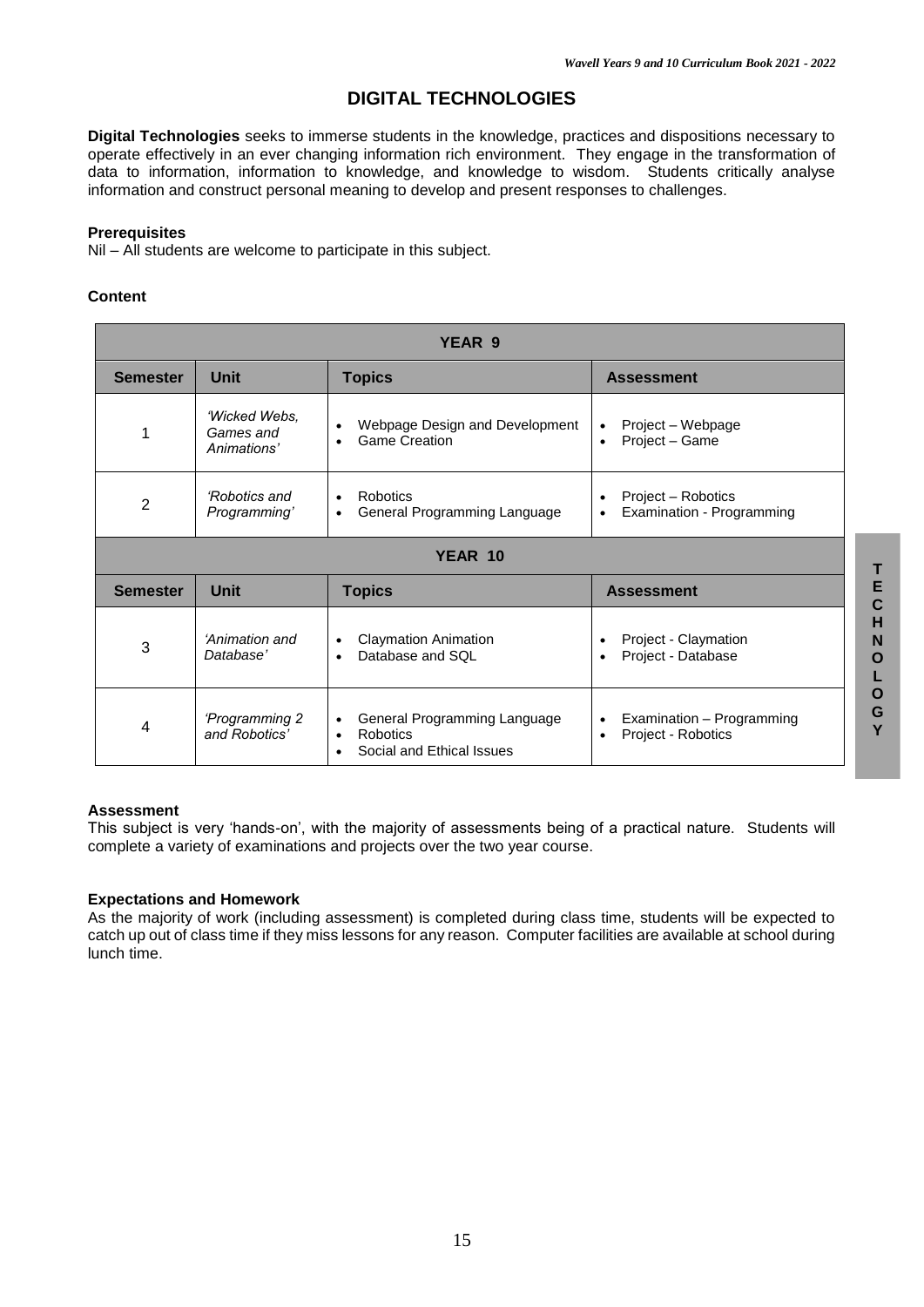# **ENGINEERING DESIGN**

**Engineering Design** builds on lateral, creative solutions to develop enterprising and innovative individuals with the ability to make discerning decisions concerning the development, use and impact of technologies. A variety of delivery mediums will be utilised in order to create an environment where design and engineering problem solving process involves the practical application of science, technology, engineering and mathematics (STEM) knowledge, for students to work independently and collaboratively to solve simple, complex and open-ended problems.

The Australian Curriculum: Design and Technologies – Engineering principles and systems is focused on how forces can be used. Knowledge of these principles and systems enables the design and production of sustainable, engineered solutions. Students need to understand how sustainable engineered products, services and environments can be designed and produced as resources diminish. Students will progressively develop knowledge and understanding of how forces and the properties of materials affect the behaviour and performance of designed engineering solutions.

### **Prerequisites**

Students must have at least a C in Maths, Science and English.

### **Unit description (deep understanding)**

| <b>YEAR 9</b> |                                                    | <b>YEAR 10</b> |                                       |
|---------------|----------------------------------------------------|----------------|---------------------------------------|
| Unit 1        | Design in practice<br>Design in practice<br>Unit 1 |                |                                       |
|               | Topic 1 - Experiencing design                      |                | Topic 1 - Experiencing design         |
|               | Topic 2 - Design process                           |                | Topic 2 - Design process              |
|               |                                                    |                | Topic 3 – Design Styles and Influence |
| Unit 2        | <b>Engineering fundamentals</b>                    | Unit 2         | <b>Engineering fundamentals</b>       |
|               | Topic 1 - Engineering history                      |                | Topic 1 - Engineering history         |
|               | Topic 2 - Engineering problem-solving              |                | Topic 2 - Engineering problem-solving |
|               |                                                    |                | Topic 3 - Engineering materials       |

### **Key Skills**

- Engineering Principles (structural, civil, control)
- Symbolise and explain ideas and solutions
- Analyse problems and information
- Use design and systems thinking to generate design ideas and communicate these to a range of audiences
- Generate prototype-solutions that assess the accuracy of predictions
- Evaluate and refine ideas and solutions to make justified recommendations
- Make decisions about and use mode-appropriate features, language and conventions to communicate development of problem solutions

#### **Assessment overview**

The assessment instruments include design folio, prototype, visual diary and/or engineering design challenge exam.

### **Pathways**

The knowledge and skills developed as a result of the study of this course will prepare students for further development into senior subjects such as Design, Engineering, Certificate III in Engineering – Technical CAD, Certificate II in Engineering Pathways, Industrial Technology Skills or Furnishing Skills.

### **Expectations and Homework**

Students will need to purchase individual equipment, such as a visual diary, pens, pencils, colouring pencils/markers and erasers for use at home to enhance their presentations. An average 60 minutes of homework is required per week where students are to complete tasks including sketching, research, design challenges, folio preparation and revision.

### **Levy**

Year 10 students will be charged a levy of \$40 for the subject as students will use a vast array of materials, equipment and tools. The amount of the levy is to be advised.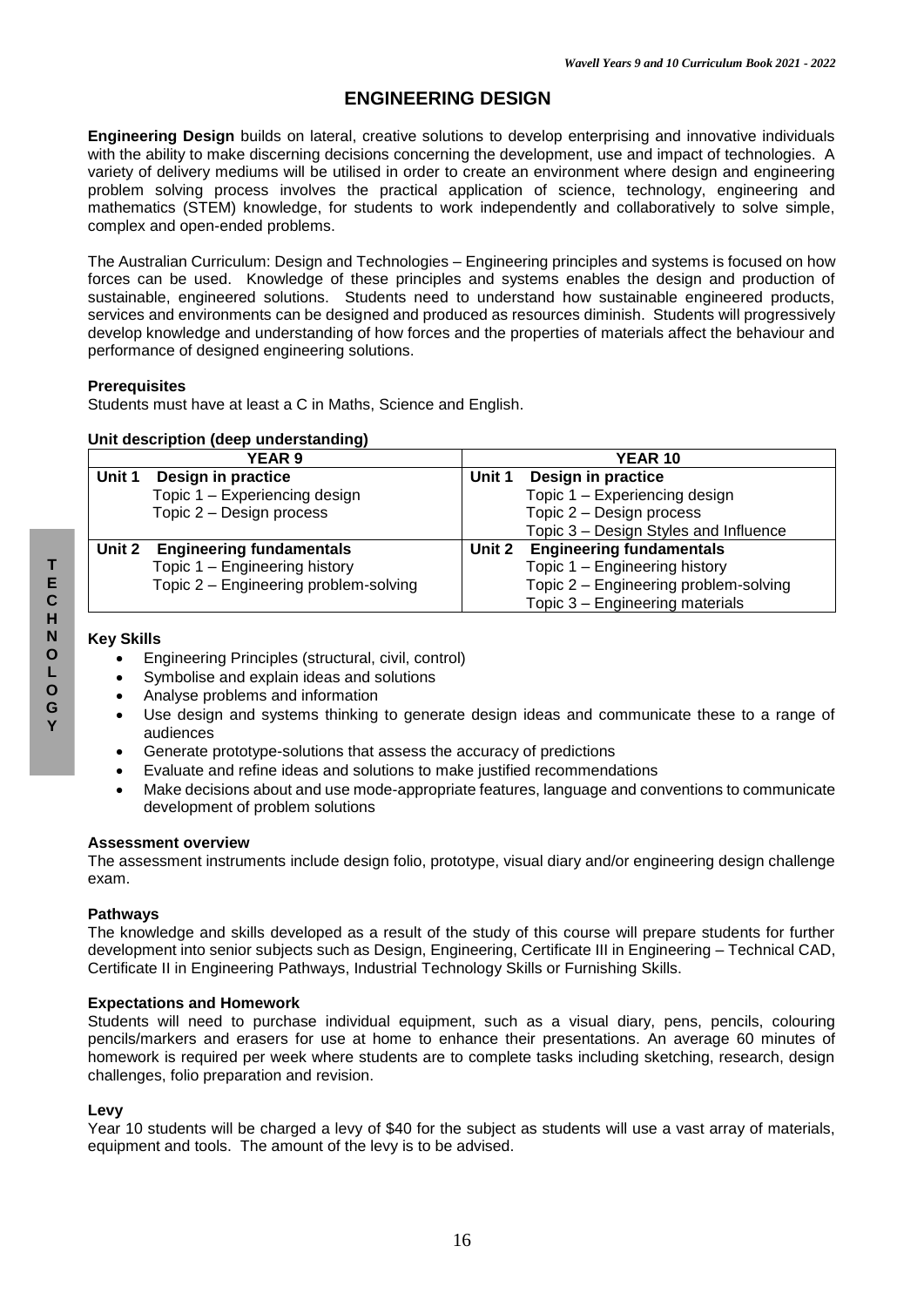# **FOOD and TEXTILE STUDIES**

The Design and Technologies curriculum provides students with opportunities to consider how solutions that are created now will be used in the future. Students will identify the possible benefits and risks of creating solutions. They will use critical and creative thinking to weigh up possible short and long term impacts.

The practical nature of the Design and Technologies learning area engages students in critical and creative thinking, including understanding interrelationships in systems when solving complex problems. A systematic approach to experimentation, problem-solving, prototyping and evaluation instils in students the value of planning and reviewing processes to realise ideas.

Food and Textile Studies provides opportunities for students to understand and shape preferred solutions to a range of challenges in their personal, family, community and work roles. For example, students:

- take control of their health and develop health promoting behaviours
- choose nutritious foods in a changing marketplace, prepare nutritious foods and develop health promoting food behaviours
- balance work responsibilities with personal responsibilities and leisure
- negotiate for effective and diverse family and interpersonal relationships
- make informed, responsible and ethical consumer decisions as new products reflect technologies and lifestyles of contemporary society.

### **Design and Technologies Content Band Descriptors:**

- Knowledge and Understanding
- Processes and Production Skills.

### **Prerequisites**

Students need to have achieved at least a 'C' level of achievement in Years 7 or 8 Home Economics.

### **Companion Subjects**

Students may take Food and Textile Studies and Food Studies as well as Health and Movement.

#### **Content**

| <b>Food and Textile Studies</b> |           |                                                                                    |                                           |                                                                                                               |
|---------------------------------|-----------|------------------------------------------------------------------------------------|-------------------------------------------|---------------------------------------------------------------------------------------------------------------|
| ග<br><b>YEAR</b>                | $\bullet$ | <b>Sewing Skills</b><br>Hood Winked<br>Working in the Kitchen<br>Meals in a Minute | 0<br>$\overline{ }$<br>$\alpha$<br>a<br>ш | Pep It Up<br>٠<br><b>Fashion Frenzy</b><br>$\bullet$<br>Look at Me!<br>٠<br><b>Flavour Trail</b><br>$\bullet$ |

#### **Assessment**

- Practical work is emphasised within the program students are required to provide textile materials and ingredients for cookery during sewing/cooking units
- Theory is assessed by unit tests or an assignment, with semester exams in Year 10
- Homework tasks are usually related to practical activities or assignments.

### **Expectations and Homework**

Students will be required to provide resources for take-home cookery and personal garments. Theory requires home study throughout the course.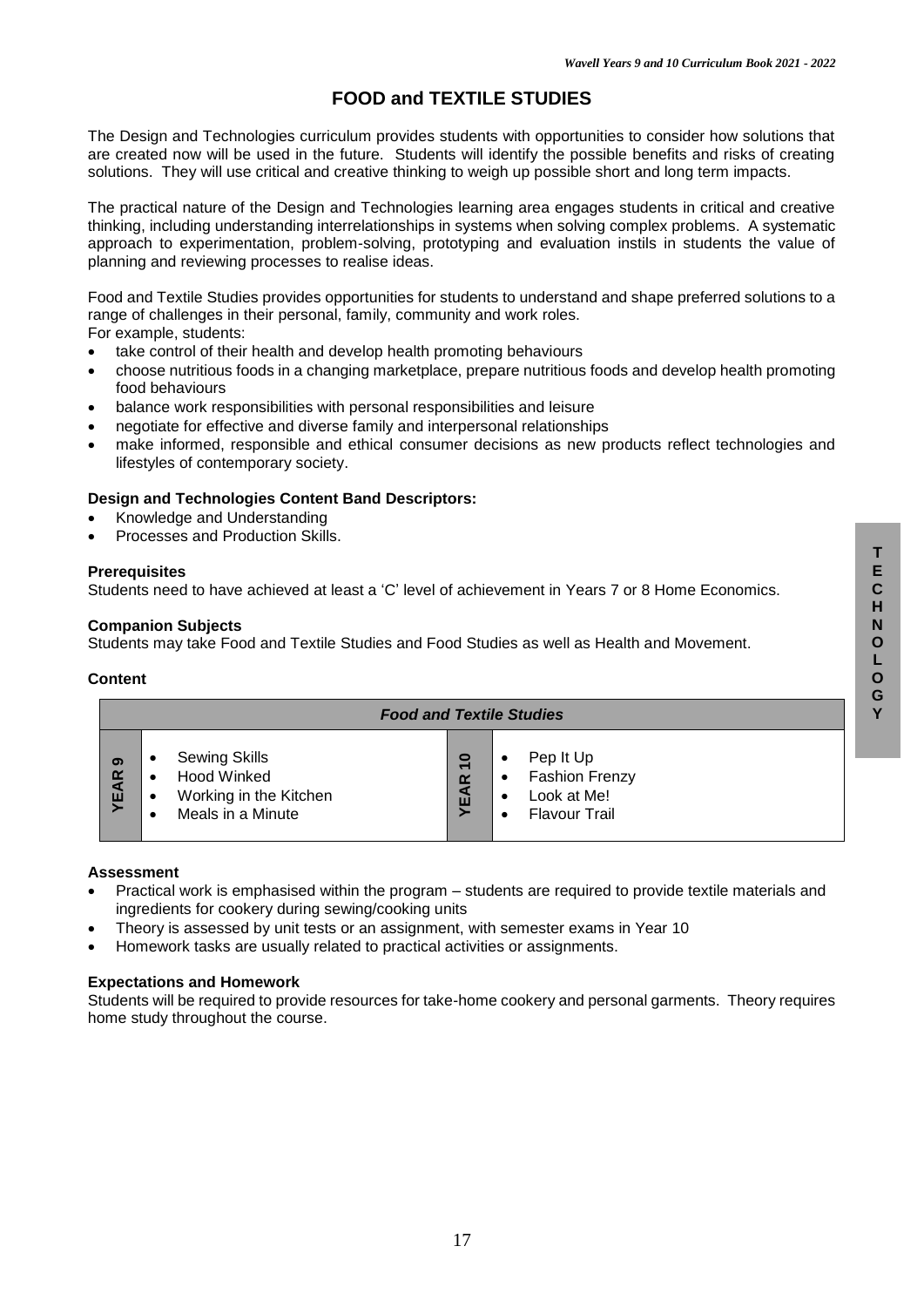# **FOOD STUDIES**

**Food Studies** is about learning in Design and Technologies and builds on concepts, skills and processes through **Knowledge and Understanding** and **Processes and Production skills.**

Within the course, students will use their Food Studies Knowledge and Understanding, Processes and Production skills to design and produce solutions in a foods context.

Students will:

- manage human and non-human resources
- think critically and creatively to design and create solutions to practical challenges
- work collaboratively to address issues of personal and social significance such as food safety, preservation, preparation, how sensory perceptions influence the preparation of food solutions for healthy eating, ethical and sustainable production and marketing of food creations, fast foods and new food technologies just to name a few issues.

### **Design and Technologies Content Band Descriptors:**

- Knowledge and Understanding
- Processes and Production Skills.

#### **Prerequisites:**

Students need to have achieved at least a C level of achievement in Years 7 or 8 Home Economics.

### **Companion Subjects**

Students may take Food Studies and Food and Textile Studies as well as Health and Movement.

### **Content**

|                  | <b>Food Studies</b>                                                                                          |                                    |                                                                                                                    |  |
|------------------|--------------------------------------------------------------------------------------------------------------|------------------------------------|--------------------------------------------------------------------------------------------------------------------|--|
| ග<br><b>YEAR</b> | Give Me the Facts<br>Fast Food<br><b>Sweet Celebrations</b><br>Innovations in the Food Industry<br>$\bullet$ | $\overline{\mathsf{c}}$<br>AR<br>ш | Eat Well, Live Well<br>$\bullet$<br>What's In?<br>Cooking around the World<br>٠<br>What's on the Menu<br>$\bullet$ |  |

#### **Assessment**

- Practical work is emphasised within the program students are required to provide ingredients for their own take-home cookery. This is regularly assessed and a compulsory component of this subject
- Theory is assessed by unit tests or an assignment, with semester exams
- Homework tasks are usually related to practical activities/assignments.

### **Expectations and Homework**

Students will be required to provide resources for take-home cookery. Theory requires home study throughout the course. Assignments are completed both in class time and through home study.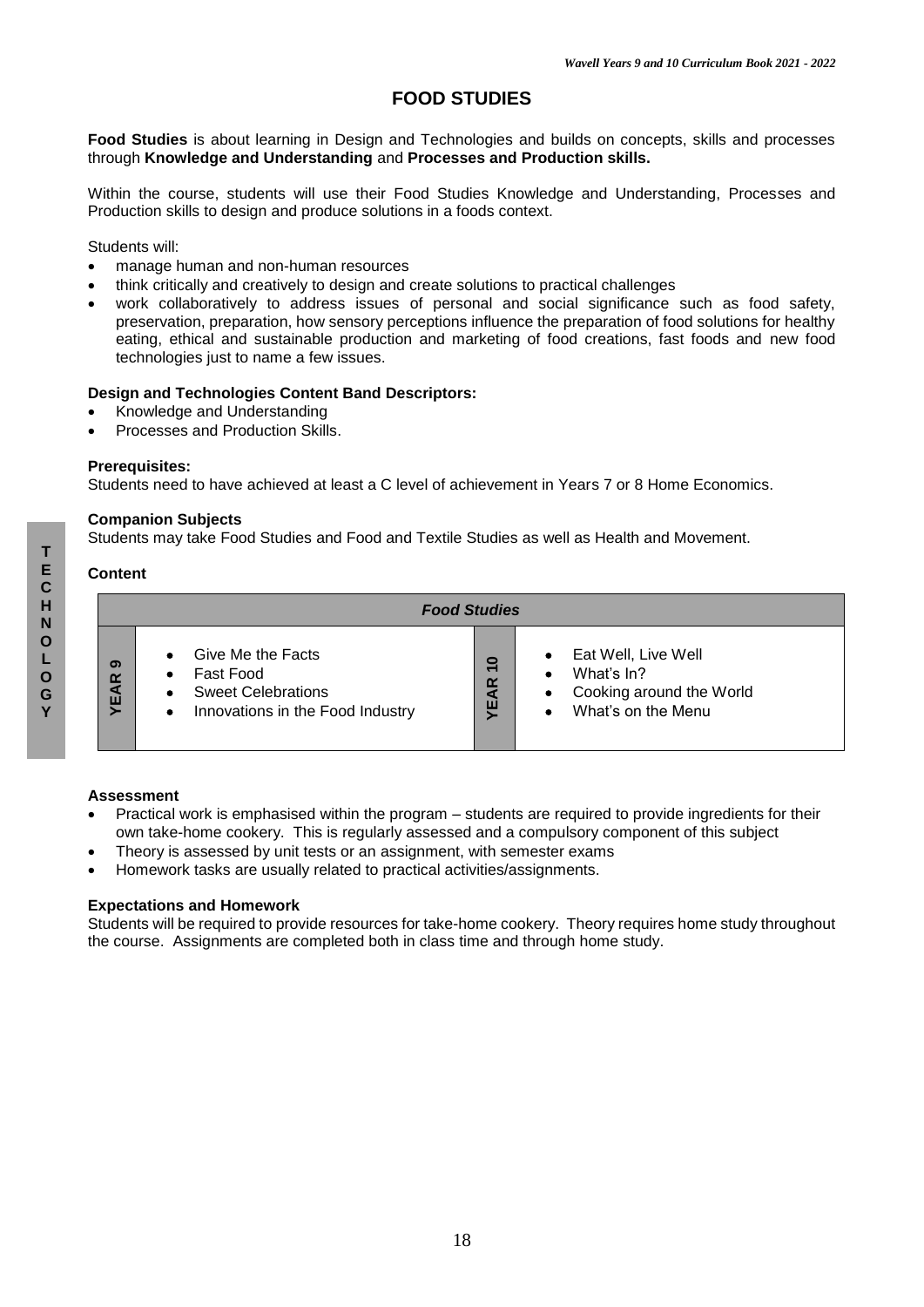# **INDUSTRIAL SKILLS**

**Industrial Skills** is focused on a broad range of traditional, contemporary and emerging materials that typically involve extensive use of technologies. We live in and depend on the human-made environment for communication, housing, employment, medicine, recreation and transport; however, we also face increasing concerns related to sustainability. Students need to develop the confidence to make ethical and sustainable decisions about solutions and the processes used to make them. They can do this by learning about and working with materials and production processes.

Students will progressively develop knowledge and understanding of the characteristics and properties of a range of materials in the development of products.

#### **Prerequisites**

There are no prerequisites for the study of this subject.

#### **Unit description (deep understanding)**

| <b>YEAR 9</b> |                                                                                                             | <b>YEAR 10</b> |                                                                                                                                  |
|---------------|-------------------------------------------------------------------------------------------------------------|----------------|----------------------------------------------------------------------------------------------------------------------------------|
| Unit 1        | Wood and plastic technologies<br>Topic 1 – Shaping timber and plastic                                       |                | Unit 1 Furnishing and Construction pathways<br>Topic 1 - Furnishing project                                                      |
|               | Topic 2 - Joint and carcase construction                                                                    |                | Topic 2 – Construction project                                                                                                   |
|               | Unit 2 Metal and electrical technologies<br>Topic 1 - Sheet metal projects<br>Topic 2 - Fabricated projects |                | Unit 2 Engineering pathways<br>Topic 1 - Sheet metal projects<br>Topic 2 - Fabricated projects<br>Topic 3 - Engineering machines |

#### **Key Skills**

- Workplace Health and Safety
- Investigate design and technologies occupations
- Introduction to Industry work practices and manufacturing processes
- Personal and interpersonal skills
- Plan and manufacture projects to meet identified needs
- Use hand and power tools
- Cutting, joining and fabricating using materials
- Communicate using oral, written and graphical modes
- Organise, calculate and plan manufacturing processes and evaluate the products produced.

#### **Assessment overview**

Student assessment for all semesters consists of classwork projects, theory booklet and an exam.

#### **Pathways**

The knowledge and skills developed as a result of the study of this course will prepare students for further development into senior subjects such as Certificate III in Engineering – Technical CAD, Certificate II in Engineering Pathways, Industrial Technology Skills or Furnishing Skills.

### **Expectations**

Students selecting this subject need to be aware of all safety standards, self-discipline and co-operation that are required in a practical workshop. Students who elect to study Industrial Skills must be prepared to follow ALL safety rules and wear ALL personal safety equipment required in a workshop.

#### **Levy**

Year 10 students will be charged a levy of \$40 for the subject as students will use a vast array of materials, equipment and tools. The amount of the levy is to be advised.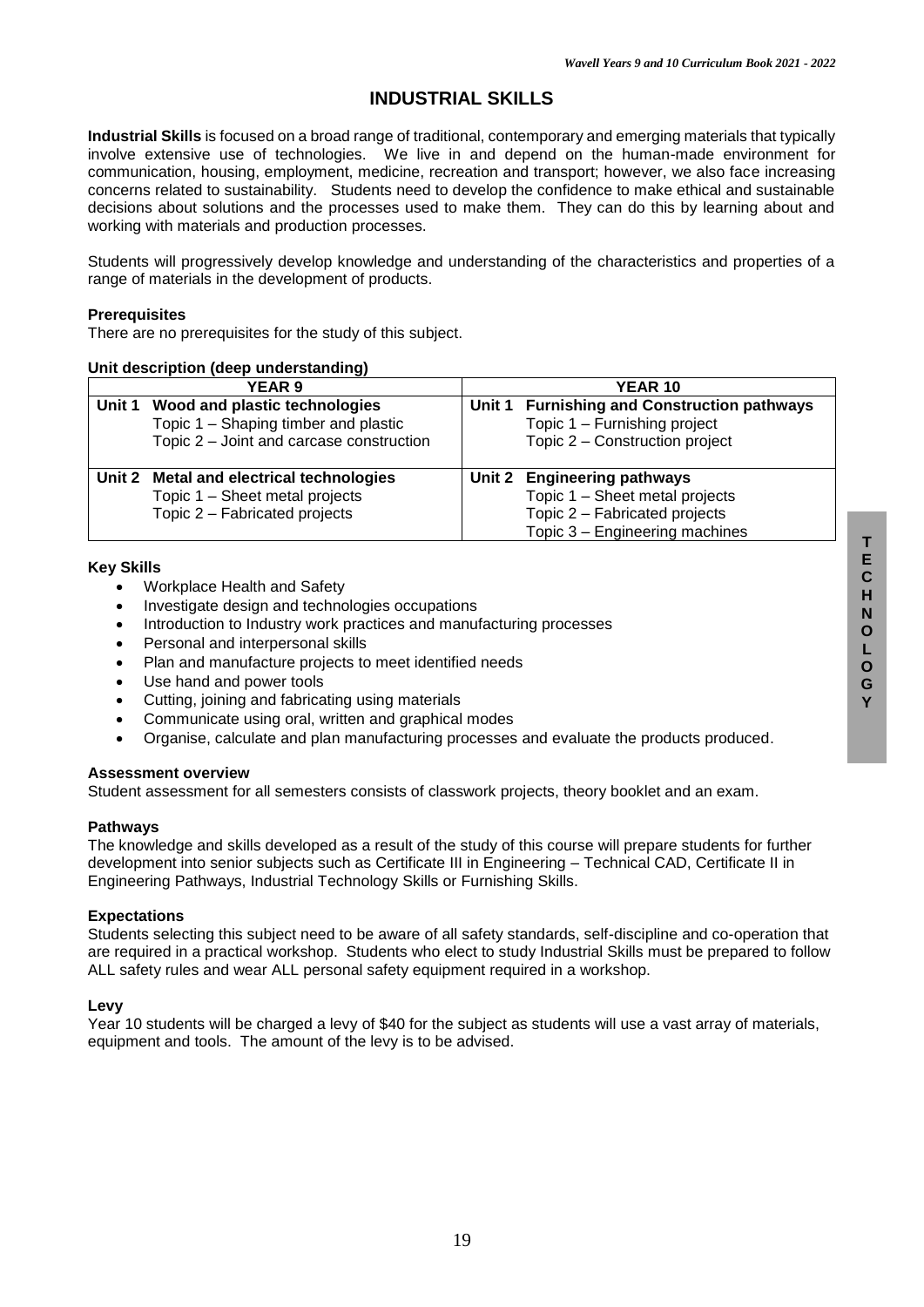# **VISUAL DESIGN TECHNOLOGIES**

The study of Visual Design Technologies provides students with opportunities to engage in creating quality design solutions for identified needs and opportunities across key contexts; industrial design, graphic design and built environment. Students consider the functional, economic, environmental and social impacts of technological changes on the world.

The Australian Curriculum: Design and Technologies actively engages students in exploring, analysing, developing, producing and evaluating design solutions. Students are required to apply empathy to understand different users' needs and provide design solutions appropriate to differing audiences. Students also understand how the choice and use of technologies contributes to a sustainable future.

### **Prerequisites**

Nil – All students are welcome to participate in this subject.

### **Unit description (deep understanding)**

| <b>YEAR 9</b> |                                         | <b>YEAR 10</b> |                                         |
|---------------|-----------------------------------------|----------------|-----------------------------------------|
|               | Unit 1 Visual Design in practice        |                | Unit 1 Visual Design in practice        |
|               | Topic 1 - Communicating visual design   |                | Topic 1 - Communicating visual design   |
|               | Topic 2 - Graphic Design                |                | Topic 2 - Graphic Design                |
|               |                                         |                | Topic 3 - Engineering Design            |
|               | Unit 2 Drawing and Digital Technologies |                | Unit 2 Drawing and Digital Technologies |
|               | Topic 1 - Industrial Design             |                | Topic 1 - Furnishing Design             |
|               | Topic 2 - Architectural Design          |                | Topic 2 - Architectural Design          |
|               |                                         |                | Topic 3 - Interior Design               |

### **Key Skills**

- Formatting a design folio
- Design thinking process
- Managing multiple tasks within projects and project time lines
- Analysing products using a range of different thinking tools
- Understanding different audiences and their needs
- Using a range of graphical representation techniques to develop and sketch designs
- Communicating design ideas through annotations
- Using a range of drawing conventions to produce drawings to industry standards
- Evaluating design solutions against student developed design criteria.

#### **Assessment overview**

The assessment instruments could include design folios, 3D printed prototypes, prototypes, visual diary and design challenge exam.

### **Pathways**

The knowledge and skills developed as a result of the study of this course will prepare students for further development into senior subjects such as Design, Engineering, Certificate III in Engineering – Technical CAD, Certificate II in Engineering Pathways, Industrial Skills or Furnishing Skills.

### **Equipment**

Students will be required to purchase individual equipment items such as a visual diary, pencils, pens, colouring pencils/markers and erasers for school and home use to enhance their presentations. Students can obtain copies of the CAD package used at school, free of charge. This will assist them when undertaking homework and assignments. Other packages could also be purchased.

### **Expectations and Homework**

As the majority of work (including assessment) is completed during class time, students will be expected to catch up out of class time if they miss lessons for any reason. Computer facilities are available at school during lunch time.

### **Levy**

Year 10 students will be charged a levy of \$40 for the subject as students will use a vast array of materials and equipment. The amount of the levy is to be advised.

**T E**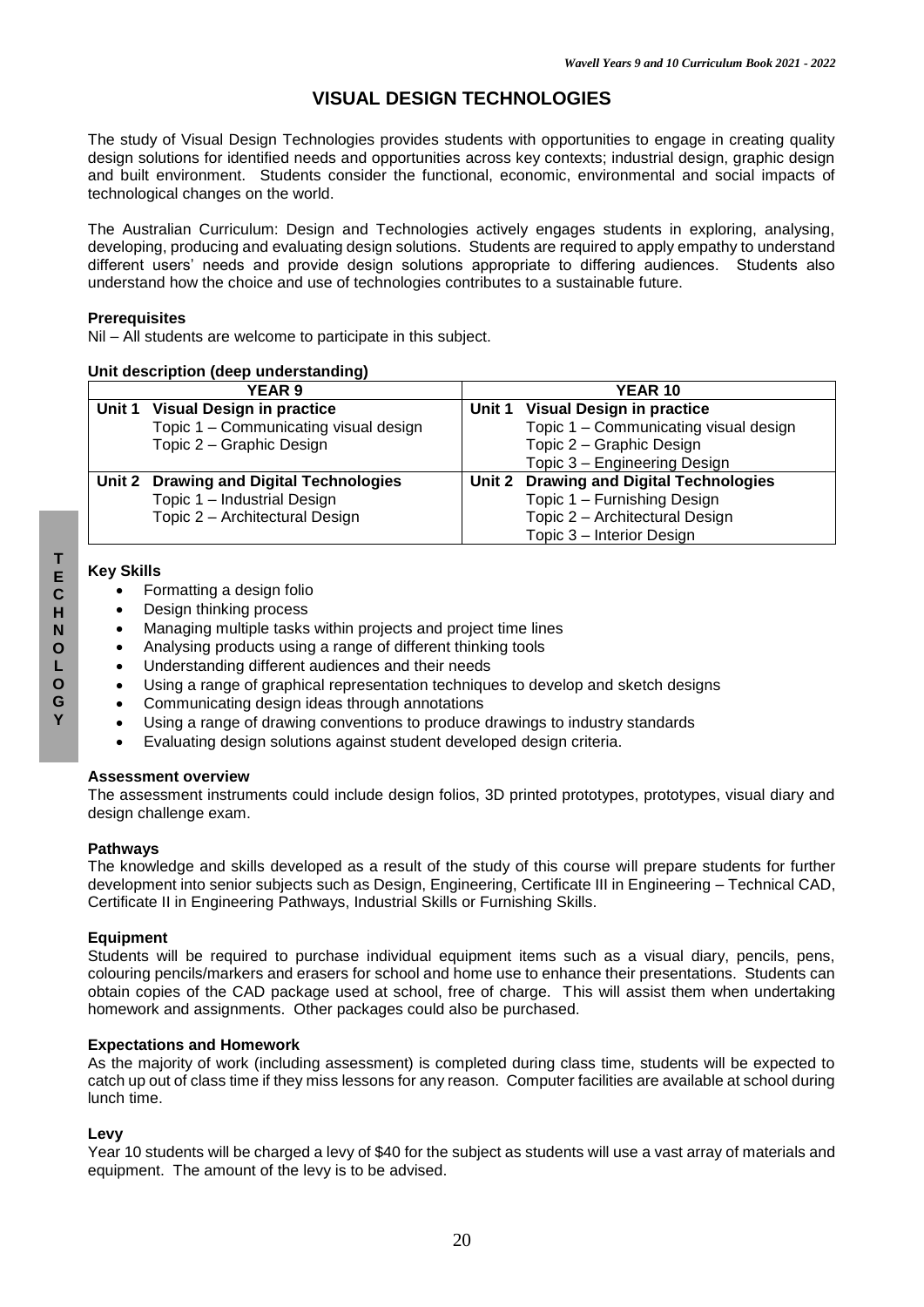# **DANCE**

**Dance** is essentially a practically-based subject allowing students to explore and experience a variety of dance styles and genres. Students are exposed to dance history through appreciation, whereby they develop the skills to analyse and evaluate their own and others' dance works.

It should be considered that students interested in studying Dance are not necessarily required to have previous dance experience. However, prior involvement with studio or community dance classes would be advantageous.

#### **Prerequisites**

Though not essential, studio training is encouraged.

### **Companion Subjects** – Nil

#### **Content**

The units of this course are centred around various dance styles including jazz, ballet, contemporary hip hop, musical theatre, cultural dance and various popular styles throughout history. Students will consider the viewpoints of the artist and the audience. Year 9 Dance is a continuation of the program begun in Years 7 and 8.

### **Assessment**

Dance students are assessed under the strands of 'Making' and 'Responding'. Assessment tasks include both practical and written tasks. Overall success in this subject depends upon satisfactory progress in both the written and practical components of the course.

Assessment tasks include -

- **Making/Performing** a teacher devised dance work in class, under performance conditions
- **Making/Forming –** Students collaboratively *create* their own dance works
- **Responding –** through analysis, interpretation and evaluation of their own and others' dance works and processes. Written Examination – reinforces knowledge of dance history, terminology and theoretical principles embedded within dance.

#### **Expectations and Homework**

It is imperative that satisfactory attendance is maintained by each student as Dance is predominantly a practical subject and relies on regular practice and continued development of skills and techniques. As productions draw near, students must attend compulsory out-of-school hours rehearsals as advised by their teacher. Students are encouraged to rehearse assessment work outside of school hours. This preparation is for assessment and public displays which include our 'Annual Dance Night Production' held in September each year as per the school calendar. All Dance students are required to participate in this public performance. Students are also invited to attend live dance performances that are organised by the Arts Department throughout the year.

#### **Uniform**

The following dance uniform will be required for dance classes and practical assessments:

- **Girls** ¾ length dance black pants with blue and white waistband and a blue singlet top or t-shirt available for purchase from the Combined Shop
- **Boys** Plain black tracksuit pants or shorts with a blue Wavell dance t-shirt
- Dance wear can be purchased from the Wavell Combined Shop
- **Shoes** Jazz shoes are recommended but not compulsory
- **Knee pads**  students will be required to purchase their own knee pads for jazz/contemporary units.

#### **Levy**

- All students studying Dance are required to pay a \$100.00 annual Dance levy to assist in the provision of Dance performance costumes, music, a professional workshop, equipment and copyright
- Students involved in extra-curricular dance activities will be required to pay additional fees beyond this.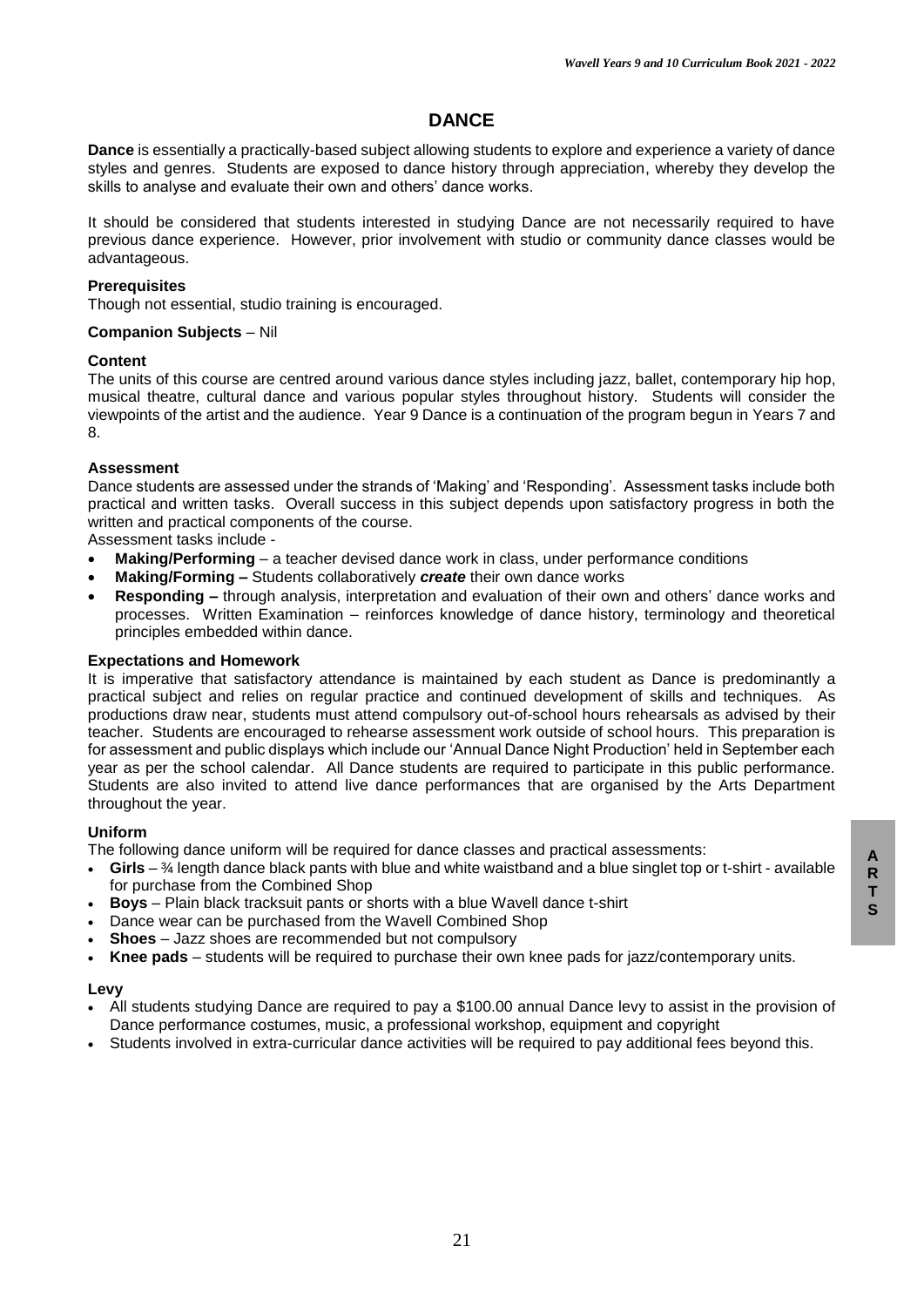### **DRAMA**

**Drama** is designed to promote students' awareness of the dynamic nature of acting, enabling them to investigate and experiment within dramatic forms, while developing their own creativity and dramatic skills.

#### **Creativity Group Work Self-Discipline**

The course is structured around two criteria:

**MAKING and PERFORMING:** Includes improvisation, script writing and polished performances. A range of dramatic styles and genres are explored to showcase students' acting skills on stage.

**RESPONDING:** Includes reflection, research, analysis and evaluation of drama.

Outcomes of the course include improved self-confidence, social and communication skills, organisational and group work skills, increased creativity and dramatic skills, and knowledge and understanding of a variety of dramatic forms.

#### **Prerequisites**

It is recommended that students have demonstrated a 'C' or better in English, as Drama has both written and performance components.

#### **Companion Subjects**

Nil – Although Drama is not a prerequisite for any Year 11 and 12 subjects, studying it provides a definite advantage for students undertaking Drama as a Senior General Subject. Junior Drama lays the foundation for the more advanced Senior Drama course.

#### **Content**

Year 9 Drama may include: Improvisation, Ritual, Movement and Mask, Script Writing and Children's Theatre (includes performances at local primary schools – Kedron and Wavell Primary Schools).

Year 10 Drama may include: The Performer's Tools (Acting), Collage Drama (includes public Performance Evening), The World's Stage (Movement and Acting), and Australian Theatre (Performance).

#### **Assessment**

Students will be given several opportunities to demonstrate a variety of skills they have developed in each core dimension. Drama students are assessed under the strands of 'Making' and 'Responding'.

Assessment tasks include both practical and written tasks. Overall success in this subject depends upon satisfactory progress in both the written and practical components of the course.

#### **Expectations and Opportunities**

Students must work cooperatively and collaboratively as members of a team. This is essential to the successful completion of the Drama course.

The course may involve rehearsals beyond the classroom in the lead up to a public performance. Students may view live theatre and have the opportunity to see professional actors such as S*hake and Stir Theatre Company*.

Any student studying Drama is guaranteed they will have fun while learning and developing a myriad of skills!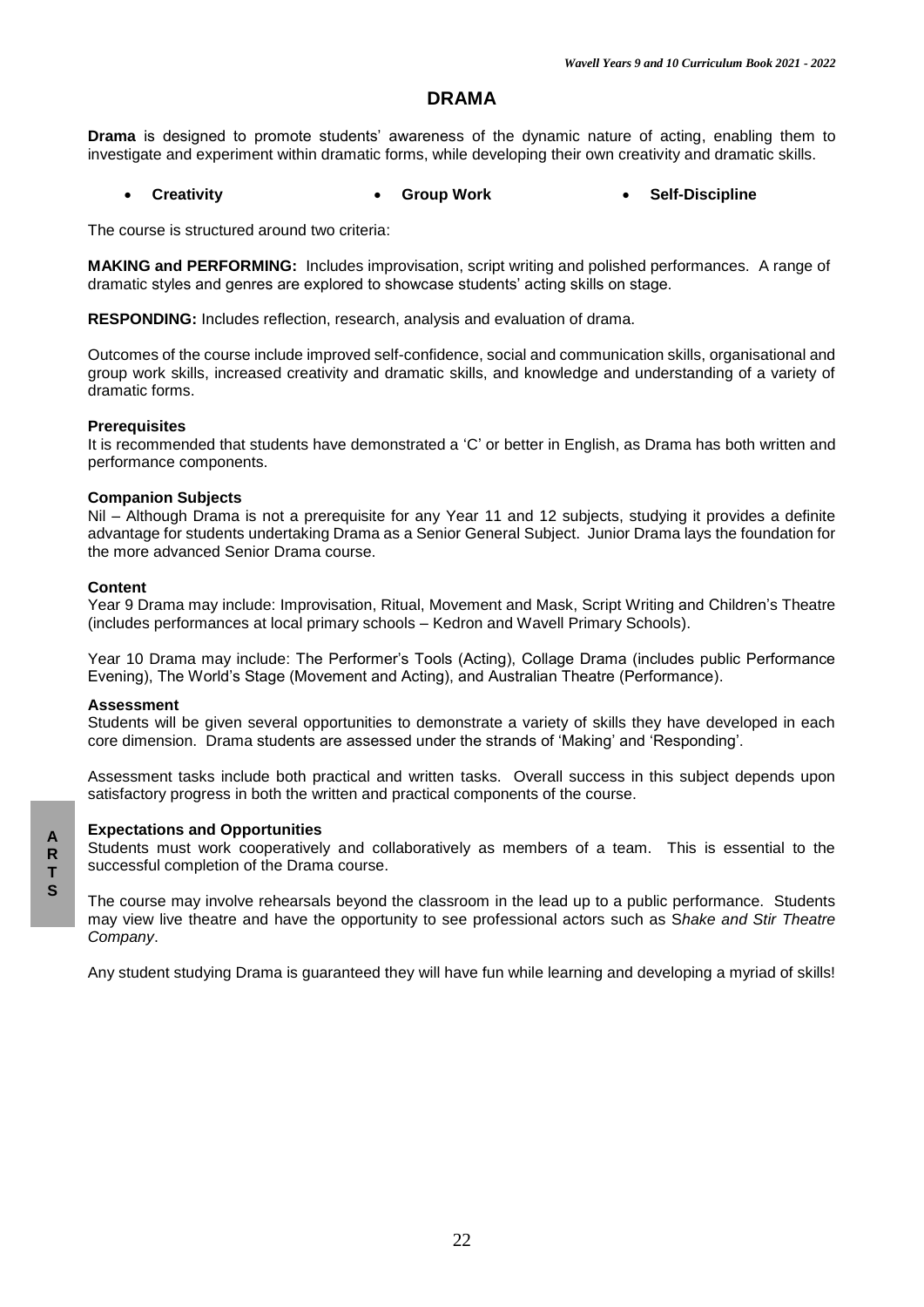# **MEDIA ARTS**

**Media Arts** focuses on students producing and responding to meaning in media texts. Students develop knowledge and understanding of five key media concepts: media languages, technologies, audiences, institutions and representations. The course deepens a student's understanding of the pleasure and enjoyment provided by the media. It also develops more active and critical media users who will demand and could contribute to a greater range and diversity of media in the future. Students are equipped to live in a global community that relies on words and sounds in combination with still and moving images. They are also taught a range of technologies to inform, express and communicate.

### **Prerequisites**

There are no essential prerequisites. However it is strongly recommended that students have a 'C' level of achievement in English.

### **Companion Subjects**

Nil.

### **Content**

The units of this course are centred around various types of media product. Year 9 Media Arts is a continuation of the program begun in Years 7 and 8. Topics may include; advertising, animation, computer games, film narrative, soap opera, and social comment in the media. These topics will be analysed from the viewpoint of the artist and the audience, with students both creating and analysing media.

### **Assessment**

Media Arts students are assessed under the strands of 'Making' and 'Responding'. Assessment tasks include both practical and written tasks. Overall success in this subject depends upon satisfactory progress in both the written and practical components of the course. Assessment tasks are divided into three categories; design, production and critique. Design tasks may include; three column scripts, storyboards, shooting scripts, artist intents, character sketches, and pitches. Production tasks may include; short films, digital designs, photographs, claymations, and soap operas. Critique tasks may include; analysis essays and exams, oral presentations, and reflection tasks.

### **Expectations and Homework**

A core component of Media is the ability to work together in groups. Therefore it is imperative that students demonstrate a level of responsibility to others and to themselves. They must also attend school regularly and show a sincere commitment to the course. Although every attempt will be made to have required filming completed during school hours, students may need to take camera equipment home to finish filming for assessment. All due care and responsibility must be taken with school equipment. At times students may need to commit to after hours school work in order to complete editing. Year 10 students will be expected to provide their own 8GB SD card for filming assessment. Year 9 Media Arts students will be asked to pay \$5.00 to cover the costs of materials for a claymation production.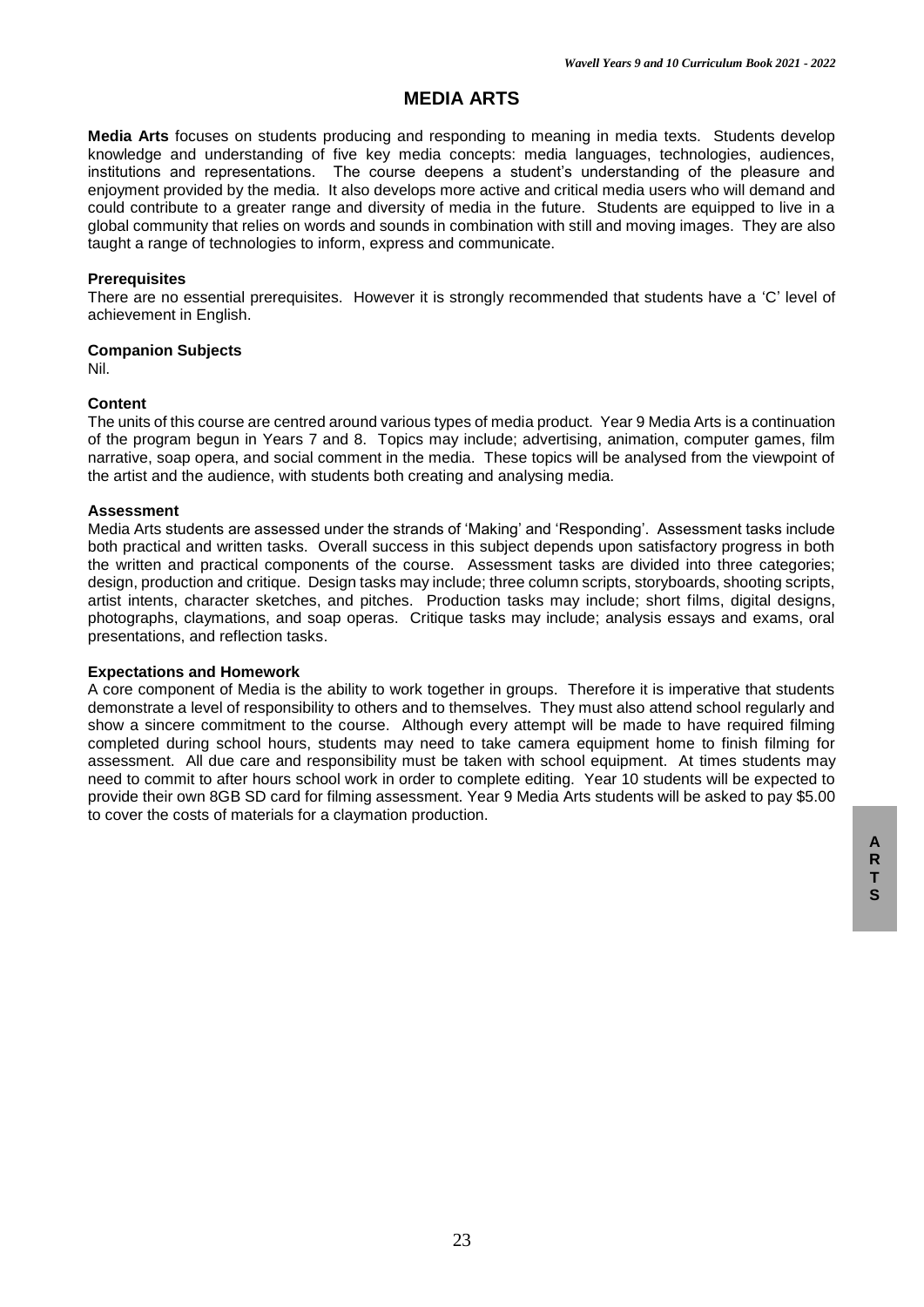# **MUSIC**

**Music** is widely recognised as a powerful educative tool that contributes to the development of an individual. As one of the Arts, Music makes a profound contribution to personal, social and cultural identity. Studies in Music therefore offer a unique form of self-expression and communication.

The Junior Music course assists students to enjoy, appreciate and make music. It does this by developing an awareness of sound as well as developing skills in practical music production and composition.

### **Prerequisites**

Students do not need to own a musical instrument nor do they need to be able to play one, as correct musical notation is part of the theory of this course. Students must have good listening skills and a commitment to involvement in practical situations which require continual practice.

### **Companion Subjects**

Nil.

### **Content**

A wide variety of musical styles and forms are studied. Students listen to and analyse music, compose and arrange, and learn about the musical history of a number of different styles. Topics may include; 'All about Guitar and Keyboard', 'Rock and Pop', 'Music used in Films and in Commercials', 'Jazz', 'Music Around the World' and 'The Musical'.

### **Assessment**

Music students are assessed under the strands of 'Making' and 'Responding'. Assessment tasks include both practical and written tasks. Overall success in this subject depends upon satisfactory progress in both the written and practical components of the course.

There are four types of assessment:

- Creative tasks compositions, arrangements using digital software and research projects
- Practical tasks performance of a range of practical skills on a variety of instruments including Keyboard and Guitar
- Aural tests end of unit listening tests, including rhythmic and melodic dictation and analysis of repertoire
- Written tests end of unit music knowledge exams.

### **Expectations and Homework**

Students must be prepared to rehearse thoroughly for all practical tasks. Two to three hours per week should be spent on practice and assessment work.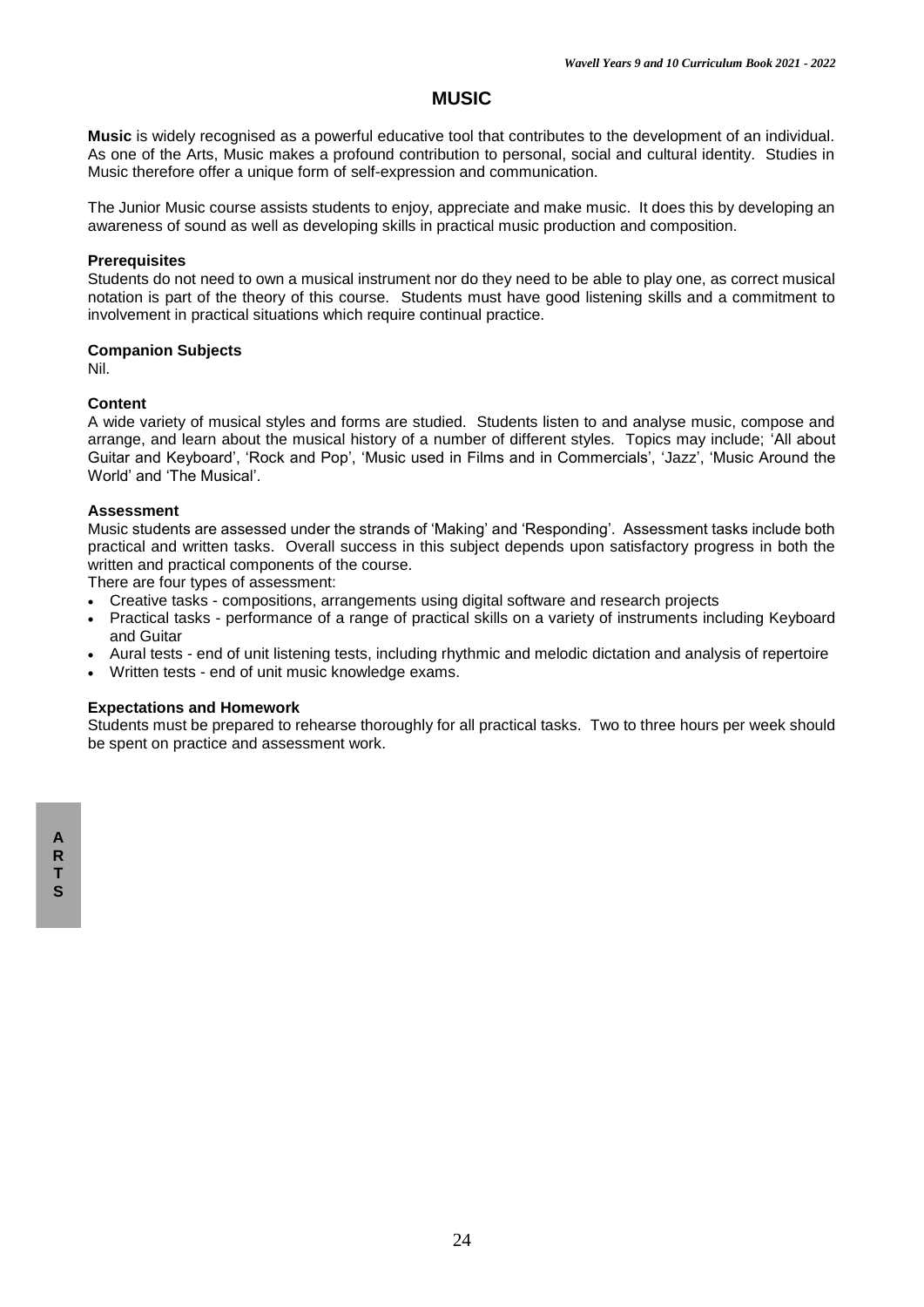# **MUSIC EXTENSION**

The **Music Extension** course continues on from Extension Music in Years 7 and 8, and seeks to extend and challenge students who are more musically advanced.

#### **Prerequisites**

It is desirable that students be continuing tuition in their chosen instrument and be a member of the Bands and Ensembles in the Instrumental Program, or be taking private lessons outside of school.

#### **Content**

A wide variety of musical styles and forms are studied. Students will analyse, compose, arrange and perform a variety of repertoire and in varied genres. Units include, 'All about Guitar and Keyboard', 'Rock and Pop', 'Music in Film and Commercial Jingles', 'Jazz' and 'The Musical'.

#### **Assessment**

Music students are assessed under the strands of *Making* and *Responding*. Assessment tasks include both written and practical tasks. Overall success in this subject depends upon good progress in both the written and practical components of the course.

There are four types of assessment:

- Creative Tasks compositions, arrangements using digital software and research projects
- Practical tasks performing a range of practical skills on a variety of instruments including Piano, Guitar and their own personal instrument
- Aural and Written tests end of unit listening tests, including rhythmic and melodic dictation, analysis of repertoire and music knowledge.

### **Expectations and Homework**

Students must be prepared to rehearse thoroughly for all practical tasks. Two to three hours per week should be spent on practice and assessment work.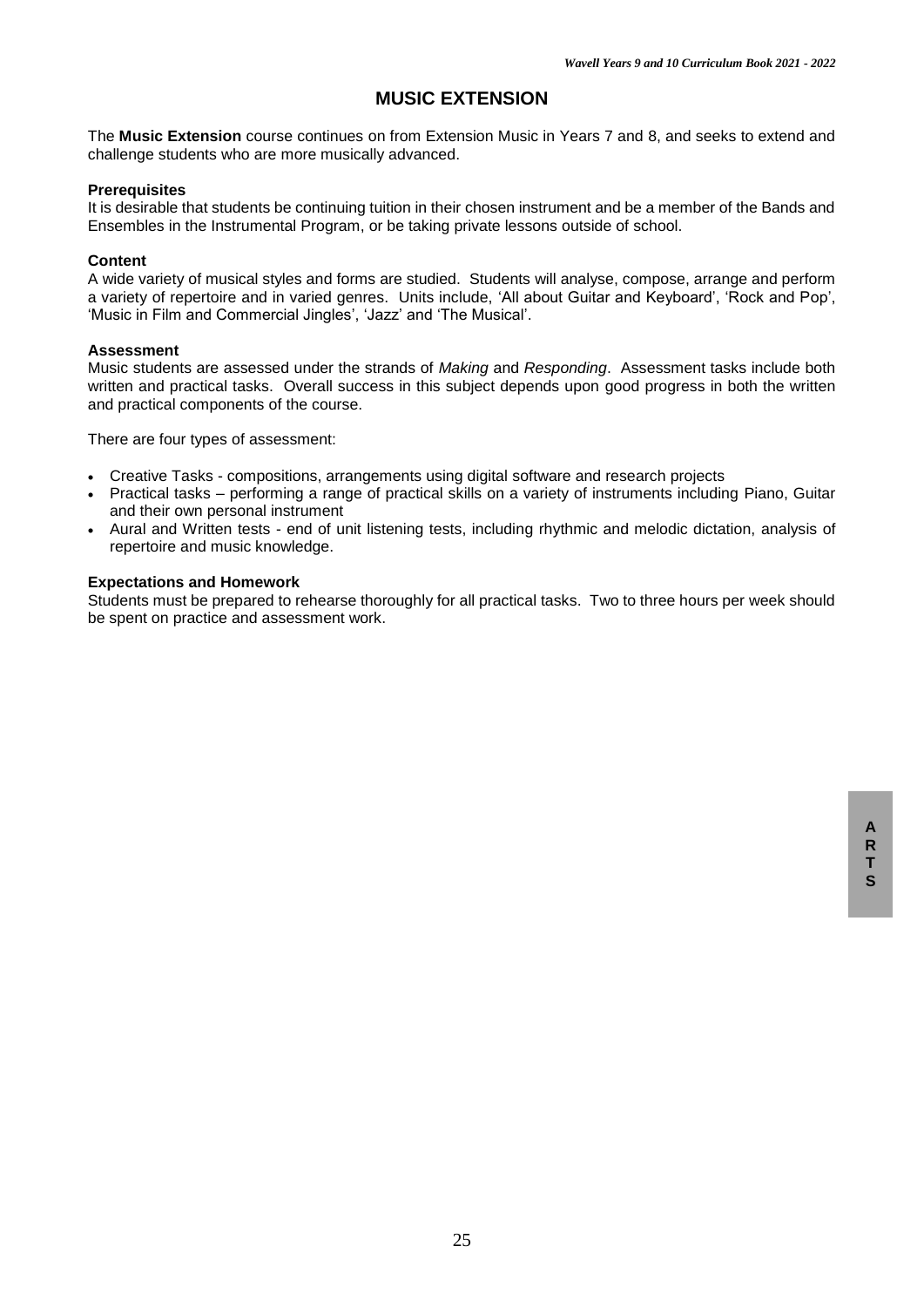# **VISUAL ARTS**

**Visual Arts** is the study of visual communication and visual expression. Students describe, analyse and interpret visual artwork from a range of historical periods. The knowledge gained provides a foundation for understanding other art forms they may encounter. Students also design and produce their own expressive artworks in a variety of media (materials) involving a variety of art processes. Through this they develop skills in visualising and planning work, using media and art processes, and manipulating two and three dimensional forms. Students also develop skills in analysing and expressing ideas in visual form.

Visual Arts aims to produce students who are visually literate and can make sense of an increasingly visual world. It also seeks to give a practical outlet in the expression of ideas and concepts in an individual visual form.

#### **Prerequisites**

Students need to have a 'C' level of achievement in Years 7 or 8 Visual Arts before attempting Years 9 and 10. Students also need to have a 'C' level of achievement in English or Social Science as an indicator of likely success in the theory component of this course.

Students may continue the subject through to Years 11 and 12 as a General Subject which contributes to their ATAR for tertiary entrance.

### **Companion Subjects**

Nil.

### **Content**

The units of this course are centred around themes designed to motivate students to express their personal views about the ideas presented. Year 9 Visual Arts is a continuation of the program begun in Years 7 and 8.

Two dimensional work may include drawing, painting, print making and graphic design. Three dimensional work may include ceramics and sculpture.

The themes of the course relate to human life and the natural environment and built environments. Theory aspects of the course deal with the elements and principles of design and selected Art historical periods.

#### **Assessment**

Visual Arts students are assessed under the strands of 'Making' and 'Responding'. Assessment tasks include both practical and written tasks. Overall success in this subject depends upon satisfactory progress in both the written and practical components of the course.

#### **Expectations and Homework**

While some materials used in class will be provided, students will be required to purchase a range of Art materials to complete their practical tasks. Supplies of drawing and painting materials are needed for homework. Students will keep a record of the creative process for each unit in a Visual Diary.

Students study Visual Arts for two lessons per week. Homework will vary but should average 1.5 hours per week and will consist of assignment work, study, sketching and finding ideas, and finishing tasks begun in class in their Visual Diaries.

Students are expected to come to class ready to be guided in their learning and willing to develop the ability to see, analyse, and express themselves in visual forms.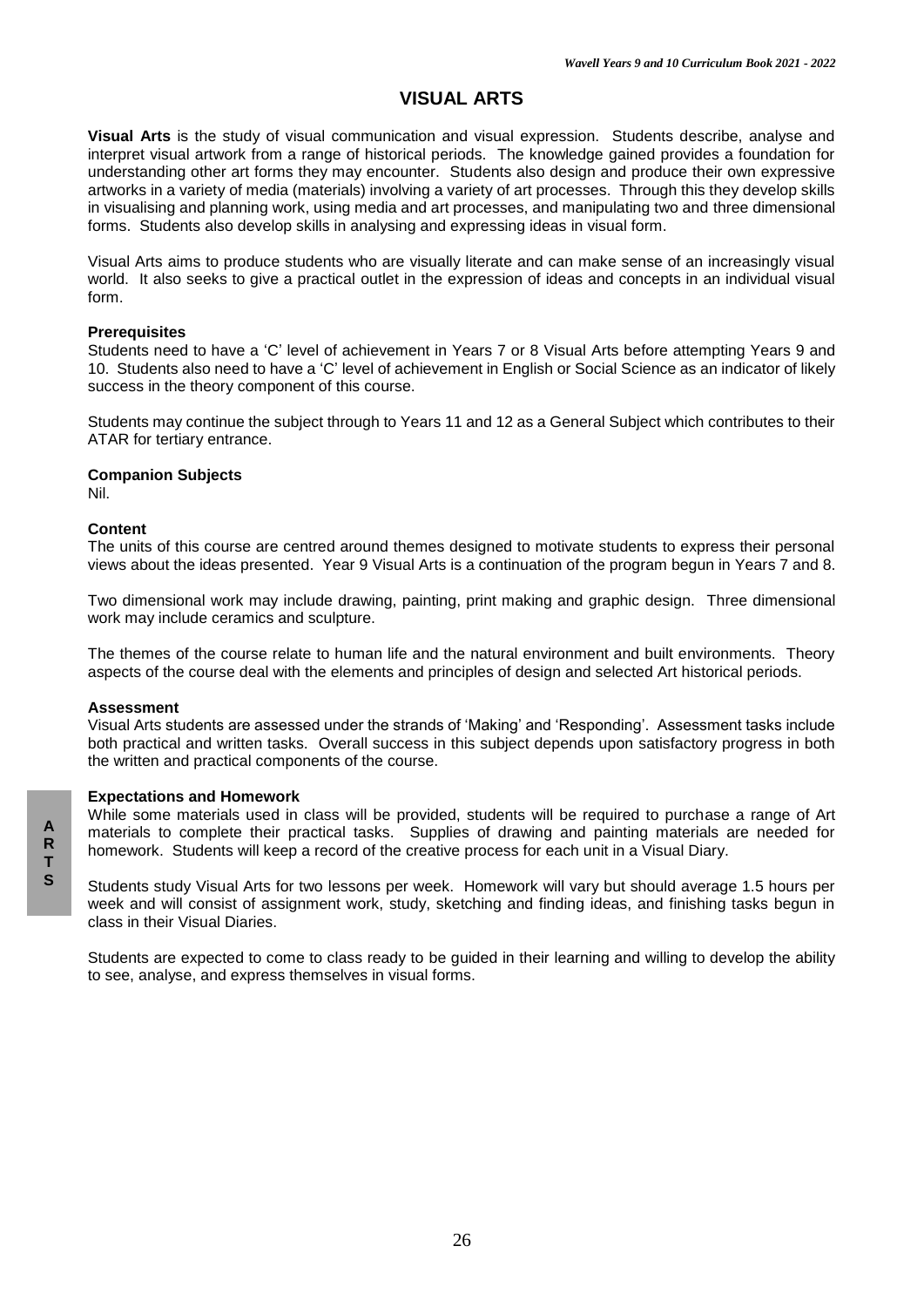# **FRENCH**

The study of **French** aims to give students a working knowledge of the language as well as an understanding of cultural aspects. The skills of communication and understanding are equally developed throughout the four semesters. The emphasis is on the practical side of the language as it is recognised that the communicative aspect of any language is very important. Therefore, such activities as interpreting instructions and timetables, asking and receiving information and reading selected articles from magazines are used extensively and authentic materials are used wherever possible. Topics have been chosen to link closely with the requirements of the Senior Syllabuses so that the Years 9 and 10 course acts as a solid foundation for senior learning. 21<sup>st</sup> Century skills such as Literacy, Numeracy, Critical and Creative Thinking and Personal/Social attributes underpin all of the work that we do in French.

A bilingual or multilingual capability is the norm in most parts of the world.

### **Prerequisites**

Students should have achieved at least a 'C' or higher in Year 8 French. Prerequisite may be met by native or background speakers.

### **Content**

Grammar, vocabulary, sentence construction and culture will be studied through the following topics:

|                      | <b>YEAR 9</b>                                                                                                                                                                                               | <b>YEAR 10</b>                                                                                                                                                                                                                                               |
|----------------------|-------------------------------------------------------------------------------------------------------------------------------------------------------------------------------------------------------------|--------------------------------------------------------------------------------------------------------------------------------------------------------------------------------------------------------------------------------------------------------------|
| <b>Semester</b>      | Holidays - leisure activities/clothing<br>$\bullet$<br>Camping - outdoor activities/weather                                                                                                                 | • Paris Landmarks and Culture – describing<br>yourself and others/personality<br>traits/planning activities and saying what you<br>want to do<br>Talking about the past – using past<br>tense/saying what you used to do/sharing<br>memories and experiences |
| <b>Semester</b><br>2 | • Food and Ailments - ordering and<br>paying for food/explaining illness and<br>body parts<br>Transport and Shopping - buying a<br>$\bullet$<br>train ticket/transport options/buying<br>things, price etc. | Environment - world issues/protecting the<br>environment/future events/chores and<br>routines<br>School and beyond - education and career<br>choices/study experience/preparing a CV<br>and interviewing for a job                                           |

#### **Organisation**

**In Year 9,** as for all elective subjects, French is taught for two 70 minute lessons each week. In order to benefit fully from the course, students are encouraged to consider completing the full two years. At the end of Year 9, students and their families are asked to choose two elective subjects for Year 10.

**In Year 10**, all subjects are taught for three 70 minute lessons each week.

### **Excursions & Trips**

Typically students will participate in an excursion in Years 9 and/or 10, such as to the French Film Festival. Students may also have the opportunity to participate in a trip to France in Year 10.

#### **Assessment**

Students are assessed on the criteria of communicating and understanding in assessment items. This will require the utilisation of listening, speaking, reading and writing skills across the course of study. Students may be required to complete both exams and assignments. Assessment instruments may include listening and reading comprehension exercises, short dialogues and writing tasks.

#### **Expectations and Homework**

As the study of a language is cumulative, that is, new knowledge accumulates on previous knowledge, it is important for language students to revise previously taught content. Students are expected to spend a good deal of time reading, revising and expanding their vocabulary. The key to success is to do a small amount of study at regular intervals. A recommendation of about 15 minutes every day is suggested.

#### **Levy**

Students will be expected to purchase a workbook. Fees will be published at the start of 2021.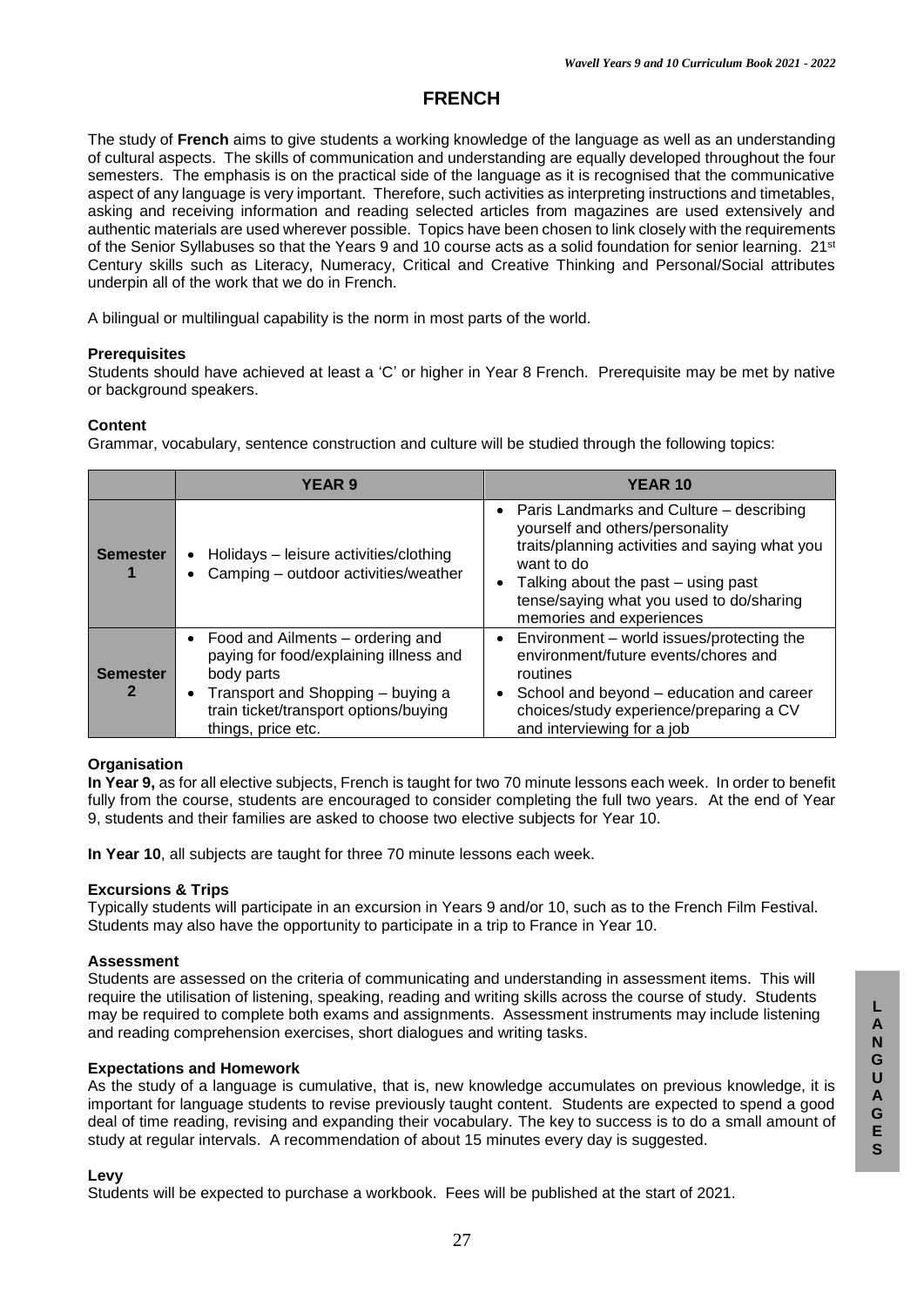# **GERMAN**

The study of **German** aims to give students a working knowledge of the language as well as some understanding of cultural aspects. The skills of communication and understanding are equally developed throughout the four semesters. The emphasis is on the practical side of the language as it is recognised that the communicative aspect of any language is very important. Therefore, such activities as interpreting instructions and timetables, asking and receiving information and reading selected articles from magazines are used extensively and authentic materials are used wherever possible. Topics have been chosen to link closely with the requirements of the Senior Syllabuses so that the Years 9 and 10 course acts as a solid foundation for senior learning. 21st Century skills such as Literacy, Numeracy, Critical and Creative Thinking and Personal/Social attributes underpin all of the work that we do in German.

A bilingual or multilingual capability is the norm in most parts of the world.

### **Prerequisites**

Students should have achieved at least a 'C' or higher in Year 8 German. Prerequisite may be met by native or background speakers.

### **Content**

Grammar, vocabulary, sentence construction and culture will be studied through the following topics:

|                   | <b>YEAR 9</b>                                                                                                                                      | <b>YEAR 10</b>                                                                                                       |
|-------------------|----------------------------------------------------------------------------------------------------------------------------------------------------|----------------------------------------------------------------------------------------------------------------------|
| Semester 1        | <b>Households</b><br><b>Youth Culture</b><br>$\bullet$<br><b>Daily Routines</b><br>$\bullet$<br><b>Entertainment and German Films</b><br>$\bullet$ | • School, Work and Your Future<br><b>Advertising &amp; Technology</b><br>$\bullet$<br>Media & Messaging<br>$\bullet$ |
| <b>Semester 2</b> | Holidays<br>$\bullet$<br>Travel<br>$\bullet$<br>Shopping<br>٠<br><b>Oktoberfest and Celebrations</b>                                               | <b>Environmental Protection</b><br><b>Globalisation &amp; Money</b><br>$\bullet$                                     |

### **Organisation**

**In Year 9,** as for all elective subjects, German is taught for two 70 minute lessons each week. In order to benefit fully from the course, students are encouraged to consider completing the full two years. At the end of Year 9, students and their families are asked to choose two elective subjects for Year 10.

**In Year 10**, all subjects are taught for three 70 minute lessons each week.

### **Excursions & Trips**

Typically students will participate in excursions and incursions in Years 9 and/or 10, such as to the German Film Festival, the Oktoberfest for Teens, a school-based pretzel day or a fairy tale performance. Students will also have the opportunity to take part in a trip to Germany in Year 10.

### **Assessment**

Students are assessed on the criteria of communicating and understanding in assessment items. This will require the utilisation of listening, speaking, reading and writing skills across the course of study. Students may be required to complete both exams and assignments. Assessment instruments may include listening and reading comprehension exercises, short dialogues and writing task.

### **Expectations and Homework**

As the study of a language is cumulative, that is, new knowledge accumulates on previous knowledge, it is important for language students to revise previously taught content. Students are expected to spend a good deal of time reading, revising and expanding their vocabulary. The key to success is to do a small amount of study at regular intervals. A recommendation of about 15 minutes every day is suggested.

### **Levy**

Students will be expected to purchase a workbook. Fees will be published at the start of 2021.

**L**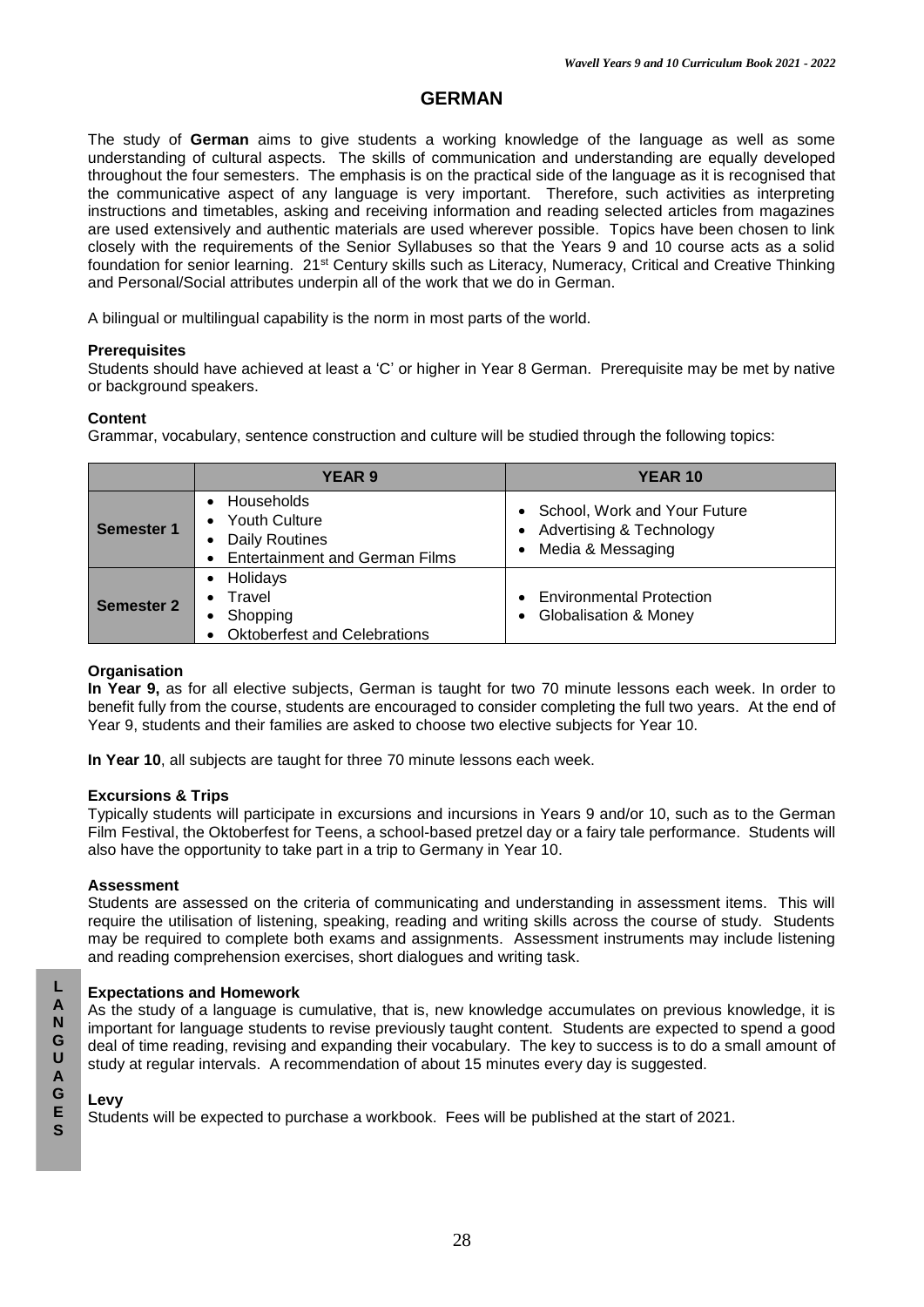# **JAPANESE**

The study of **Japanese** aims to give students a working knowledge of the language as well as some understanding of cultural aspects. The skills of communication and understanding are equally developed throughout the four semesters. The emphasis is on the practical side of the language as it is recognised that the communicative aspect of any language is very important. Therefore, such activities as interpreting instructions and timetables, asking and receiving information and reading selected articles from magazines are used extensively and authentic materials are used wherever possible. Topics have been chosen to link closely with the requirements of the Senior Syllabuses so that the Years 9 and 10 course acts as a solid foundation for senior learning. 21st Century skills such as Literacy, Numeracy, Critical and Creative Thinking and Personal/Social attributes underpin all of the work that we do in Japanese.

A bilingual or multilingual capability is the norm in most parts of the world.

### **Prerequisites**

Students should have achieved a minimum of 'C' in Year 8 Japanese before contemplating Years 9 and 10 Japanese. Prerequisite may be met by native or background speakers.

### **Content**

Grammar, vocabulary, scripts and culture are studied through the following topics:

| YEAR 9                                                                                                                    | <b>YEAR 10</b>                                                                                                                                  |
|---------------------------------------------------------------------------------------------------------------------------|-------------------------------------------------------------------------------------------------------------------------------------------------|
| What are life stories?<br>What are our global connections?<br>Is fast food a social issue?<br>• Where do you go shopping? | What is your neighbourhood like?<br>• What does tourism look like in Japan?<br>• What is the best job in the world?<br>• Let's go on a holiday! |
|                                                                                                                           |                                                                                                                                                 |

### **Organisation**

In Year 9, as for all elective subjects, Japanese is taught for two 70 minute lessons each week. In order to benefit fully from the course, students are encouraged to consider completing the full two years. At the end of Year 9, students and their families are asked to choose two elective subjects for Year 10.

In Year 10, all subjects are taught for three 70 minute lessons each week.

### **Excursions & Trips**

Typically students will participate in excursions and incursions in Years 9 and/or 10, such as to a Japanese restaurant and a school-based Bento box day. Students may also have the opportunity to visit our brother school in Japan.

### **Assessment**

Students are assessed on the criteria of communicating and understanding in assessment items. This will require the utilisation of listening, speaking, reading and writing skills across the course of study. Students may be required to complete both exams and assignments. Assessment instruments may include listening and reading comprehension exercises, short dialogues and writing tasks.

### **Expectations and Homework**

As the study of a language is cumulative, that is, new knowledge accumulates on previous knowledge, it is important for language students to revise previously taught content. Students are expected to spend a good deal of time reading, revising and expanding their vocabulary. The key to success is to do a small amount of study at regular intervals. A recommendation of at least 15 minutes every day is suggested.

### **Levy**

Students will be expected to purchase a workbook. Fees will be published at the start of 2021.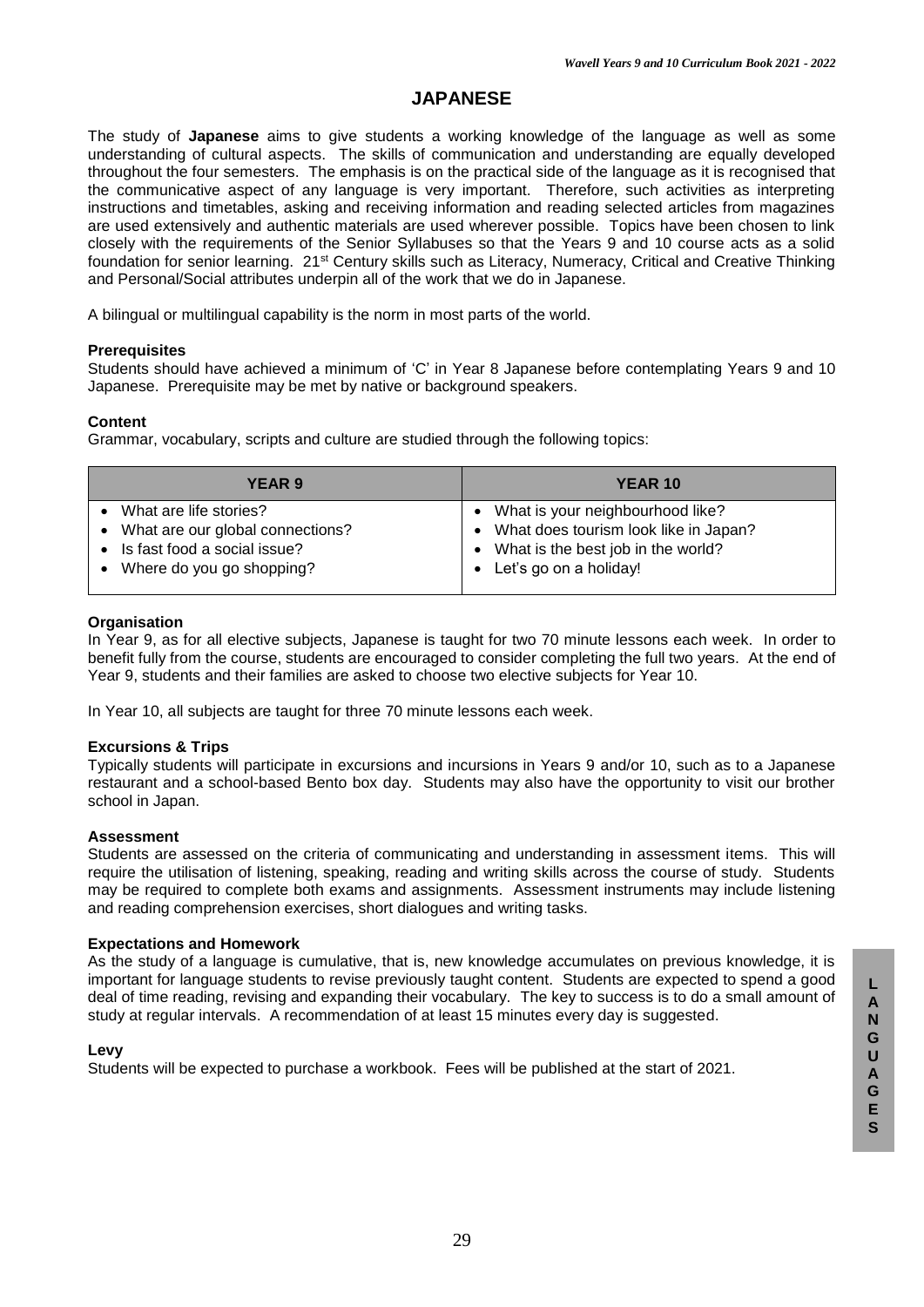# **ADVANCED ACADEMIC PROGRAM**

The **Advanced Academic Program (AAP)** is designed to stimulate and challenge academically able students through integrated studies from the learning areas of English and Social Science, Mathematics and Science. The course aims to foster a wide-ranging love of knowledge and to develop skills in research, analysis and presentation of information. Students who participate in this program should acquire an enhanced preparation for Senior Academic Subjects across the curriculum. The subject is organised into units that link the National Curriculum from core subjects. Learnings addressed will change each year, reflecting the interests and needs of students, together with the teacher strengths.

### **Prerequisites**

Entry is by invitation only and is open to students who:

- a) gain at least High Achievement in Semester 1 of Year 8 in Extension English, Extension Mathematics, Science, History and Geography
- b) have sufficient abilities and commitment, in the opinion of class teachers, to undertake the course.

Students who wish to accept the invitation into this subject are required to accept their position *early* in third term *prior to making other subject choices* for Year 9.

#### **Companion Subjects**

Extension English, Extension Mathematics, Science and History or Geography provides students with skills and knowledge to assist participation in AAP. This program is one of three electives chosen for Years 9 and 10.

### **Course Arrangements**

In Year 9, the program involves two lessons per week during times set down for elective subjects. The course is taught by two teachers, one with expertise in English and Social Sciences, the other with expertise in Science and Mathematics. In Year 10, the program increases to three lessons per week with the same teaching structure as in Year 9.

### **Content**

The course will seek to be responsive to recent developments and current concerns in the Humanities and Sciences. Many of the topics are multidisciplinary in nature and will require research skills, problem solving and presentation skills. An underlying premise of the course is that the curriculum will be negotiated, building on students' strengths and interests and involve some student decision making. Lessons include a balanced mixture of teacher instruction and guided student activities. There is an emphasis on high levels of knowledge, reasoning, analysis, problem solving and presentation. Use of Technology, including the internet, is a feature of the program. Course content may involve studies in some of the following topics:

| <b>English and Social Sciences</b>          |                             | <b>Mathematics and Science</b> |                           |  |
|---------------------------------------------|-----------------------------|--------------------------------|---------------------------|--|
| <b>Great People</b>                         | <b>Mapping Planet Earth</b> | Energy, Recycling and          | Making Light of Matter    |  |
| <b>Literature Lovers</b>                    | <b>Technology Reveals</b>   | Toys                           | The Brain                 |  |
| The Magic of Media                          | <b>Ancient Mysteries</b>    | Cosmology                      | <b>Forensic Science</b>   |  |
| Designing a Web Page<br>Controversy and the |                             | <b>Genetics and Ethics</b>     | The Material World        |  |
| <b>Australian History</b>                   | Future                      | The Golden Ratio -             | <b>Financial Literacy</b> |  |
| Pearl Harbour                               | Faces of War                | 1.618                          | Angles on Triangles       |  |
| <b>Political Parties of</b>                 |                             | Fibonacci                      | The Stockmarket           |  |
| Australia                                   |                             | Robotics                       |                           |  |

### **Competitions**

Students are encouraged to enter various competitions designed to extend and enrich the curriculum, such as the Australia-wide competitions in English, Geography, Mathematics, Science and Computing. AAP students are expected to enter other competitions which arise from time to time (Problem Solving Challenges, Literacy Olympics, Science and Engineering Challenge). Students enter these individually or as a team.

#### **Assessment**

A range of assessment items include group and individual projects, presentations and formal tests. Independent study is a focus of project work.

#### **Expectations and Homework**

Students are expected to be self-motivated and to participate fully in all aspects. Minimum homework requirements are half an hour of work two or three times per week - for class work or assessment. Access to a computer and the internet (at home or at school) is essential.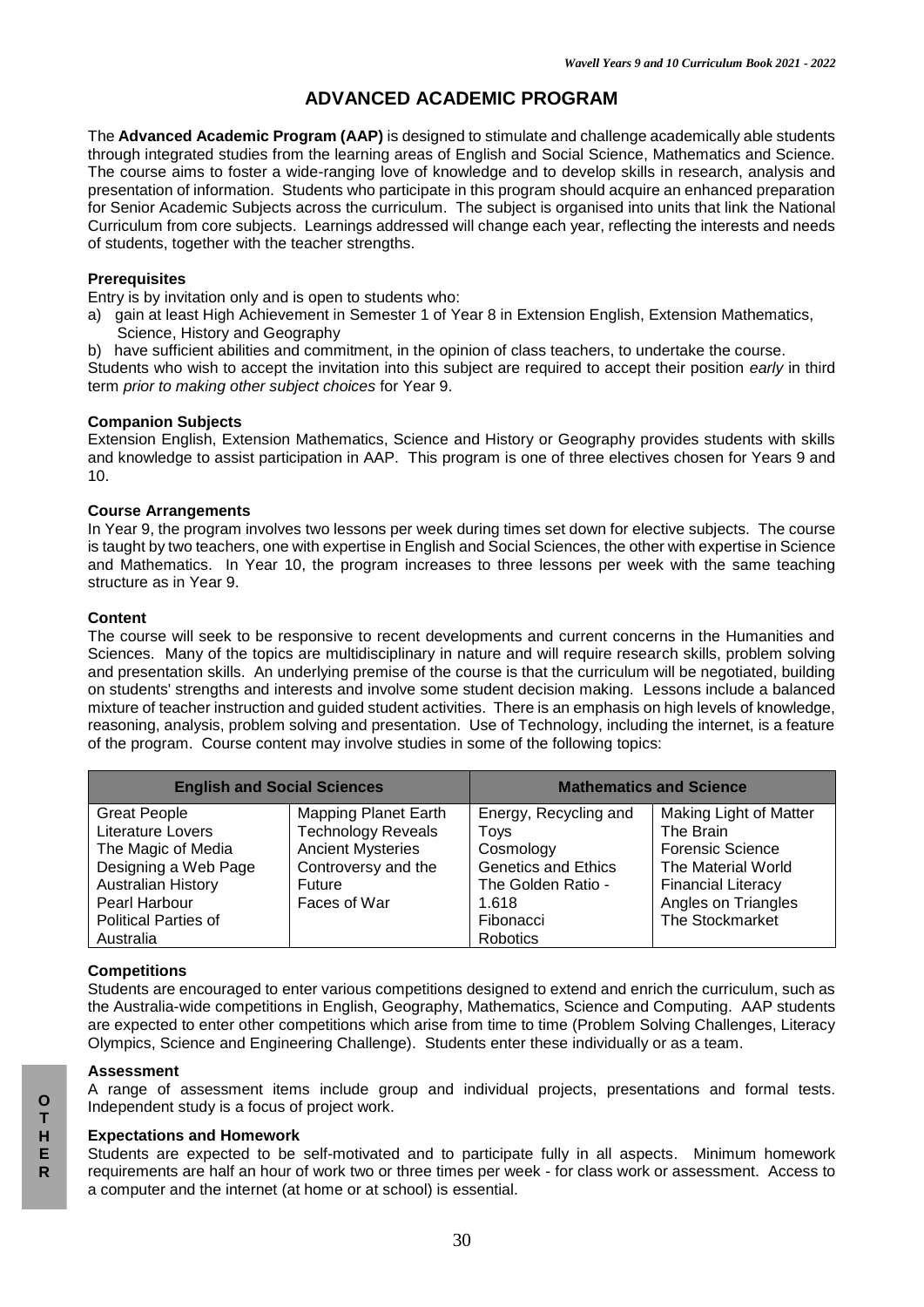### **WAVELL DEVELOPMENT PROGRAM**

School Subject taken by all students for a half-lesson each week

The **Wavell Development Program (WDP)** has been designed to ensure that our school provides a caring, supportive environment where young people feel comfortable in sharing information, opinions, values and attitudes. The program reinforces the school's emphasis on traditional values and high academic, cultural and sporting standards. WDP is conducted by each Form teacher with their Form Class for a half lesson (35 minutes) per week.

The Program in Years 9 and 10 assists students in developing the skills they will need to continue successfully into the Senior School and later life.

The **Year 9 Wavell Development Program** focuses on a number of key curriculum issues. Units of work covered in this program may include:

- **Study Skills for Year 9** investigating ways to make the most of both school and home study time.
- **An introduction to Career Development** leading into subject selection for Year 9 students.
- **Mental Health Issues**
- **Conflict Resolution**
- **Drug Awareness**
- **Cyber Skills**
- **Job Application Skills**
- **NAPLAN Preparation**

The Year 9 WDP program also provides an avenue for a number of specific year level activities to take place.

- **Academic Monitoring and Goal Setting** a review of results on recent report cards, identifying areas for improvement and setting individual targets for the next reporting session.
- **Year Level Assemblies** providing an opportunity to address issues pertinent to Year 9 students. These Assemblies are also used as an opportunity to recognise the success of various students participating in school events.

This program is supplemented from time to time with other programs/experiences designed to provide awareness of current issues.

This program is based on:

- 1. **40 Developmental Assets for Adolescents** that are the building blocks of healthy development that help young children grow up healthy, caring and responsible.
- 2. **9 Values of Australian Schooling** Care and Compassion, Fair Go, Honesty and Trustworthiness, Respect, Understanding, Tolerance and Inclusion, Doing your Best, Freedom, Integrity and Responsibility.
- 3. **Australian Blueprint for Career Development** a set of developmental competencies to assist young people to manage life, learning and work over four developmental assets.